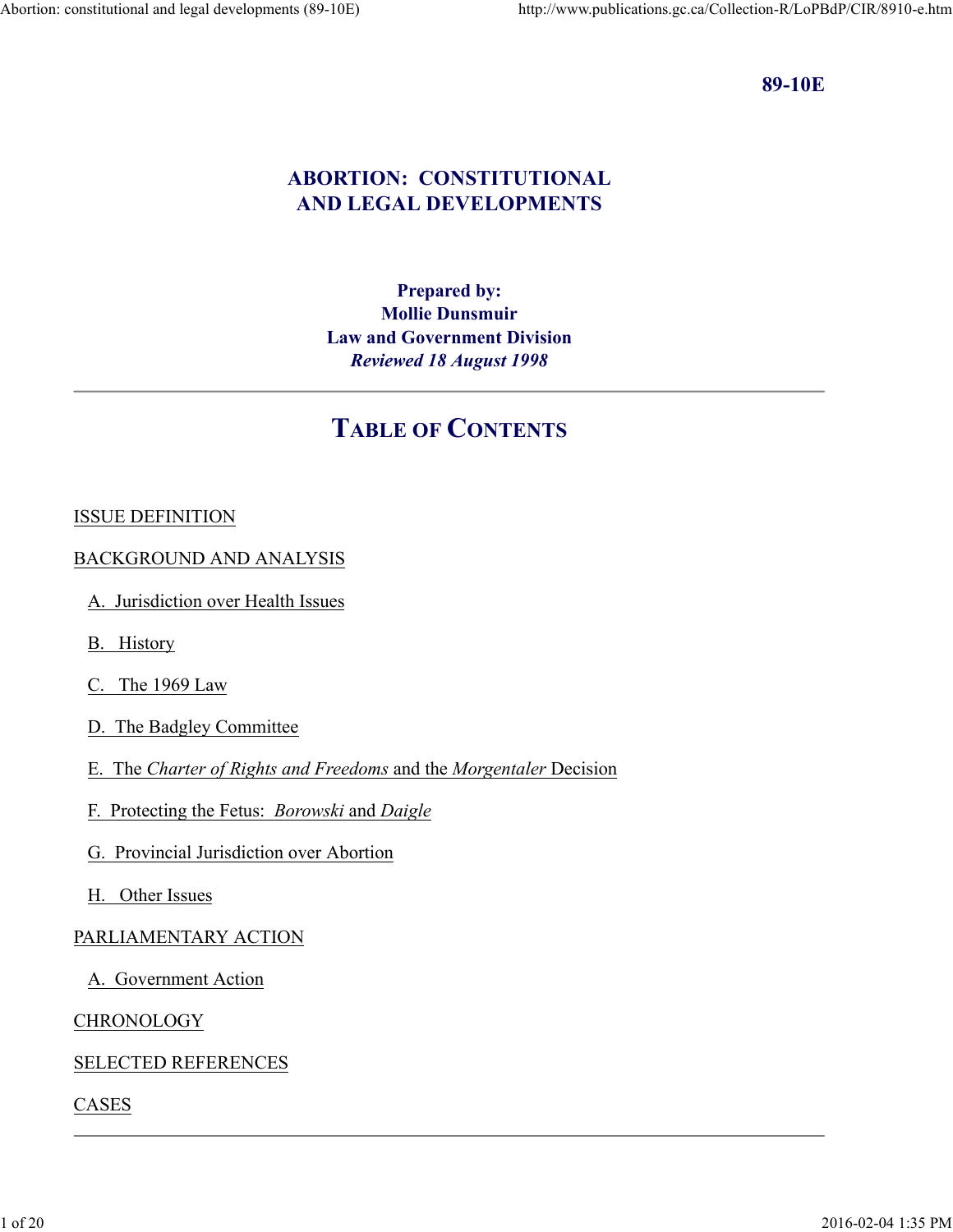# ABORTION: CONSTITUTIONAL AND LEGAL DEVELOPMENTS\* Abortion: constitutional and legal developments (89-10E) http://www.publications.gc.ca/Collection-R/LoPBdP/CIR/8910-e.htm<br>ABORTION: CONSTITUTIONAL AND LEGAL DEVELOPMENTS\*

#### ISSUE DEFINITION

Abortion is a subject that has troubled Canadian society for some time. Because it involves deeply held, and widely varying, viewpoints about individual rights, societal responsibilities, moral norms and the role of women in society, abortion is a divisive and potentially disruptive issue. In early 1988, the *Criminal* Code provisions governing abortion and respect to the CRIM abortion is a subject that has troubled Canadian society for some time. Because it involves deeply abortion is a subject that has troubled Can Supreme Court of Canada. A new abortion bill (Bill C-43) was introduced in Parliament late in 1989 in the hope that compromise legislation would resolve the abortion debate at the federal level. The bill was defeated in the Senate by an unprecedented tied vote in January 1991.

#### BACKGROUND AND ANALYSIS

#### A. Jurisdiction over Health Issues

There has been considerable debate over the limits of federal responsibility for, or jurisdiction over, abortion. Because abortion requires a medical procedure, it is a health issue. To the extent that it is desirable to prohibit abortions, or establish the conditions under which they cannot be performed, jurisdiction will lie with the federal government, because prohibition of an action for health or moral reasons is constitutionally associated with criminalization. To the extent that it is desirable to regulate abortions, or the conditions under which they can be performed, jurisdiction will lie with the government that has the right or duty to regulate such health issues.

The Constitution Act, 1867 does not specifically assign "health" issues to one or the other level of government. Federal control over health is most often exercised as part of the specific federal power over "criminal law ... including the procedure in criminal matters" (section 91(27)). The Narcotics Control Act and the criminal penalties in the Food and Drugs Act are examples of the federal power to criminalize and punish conduct dangerous to health or to society.

Other aspects of federal jurisdiction may also apply to health-related issues, although the boundaries are generally less clear than in the case of the criminal law. If a national emergency arose, such as an epidemic, the peace, order and good government power might well allow federal action. A serious problem that attained a national dimension, such as air pollution, might similarly give the federal government the authority to enact health-related legislation. As well, the federal government can regulate health matters in areas already under its specific jurisdiction, such as penitentiaries or the military.

Finally, there is the "federal spending power." This is the term normally used when a national social program is formally underwritten by the federal government, notwithstanding that the object of the program is within provincial jurisdiction. To the extent that the federal government has the funds available, it can influence provincial priorities and set national standards by offering federal funding for programs which are within provincial jurisdiction. an epidemic, the peace, order and good government power might well allow federal action. A serious problem that attained a national dimension, such as a repolltion, might similarly give the federal government the authorit

The Canada Health Act is one of the best-known examples of use of the spending power. In return for compliance with certain broad principles with respect to health care, the federal government makes *per capita* payments to the provinces. This does not, however, give the federal government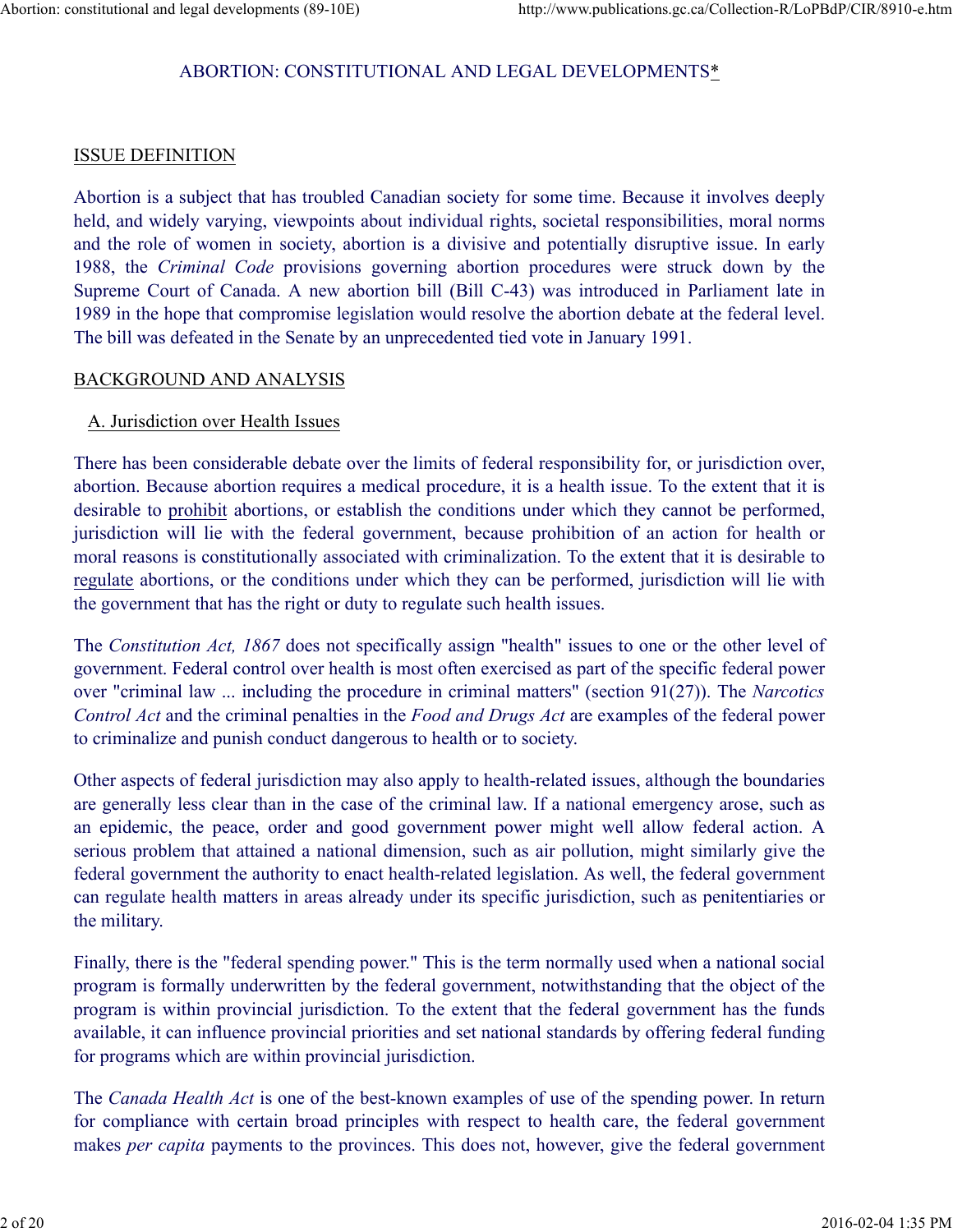the right to regulate provincial health care directly. There is considerable debate as to how far the federal government could go in enforcing national standards, or in imposing stricter conditions, before it would interfere with provincial jurisdiction. Abortion: constitutional and legal developments (89-10E) http://www.publications.gc.ca/Collection-R/LoPBdP/CIR/8910-e.htm<br>the right to regulate provincial health care directly. There is considerable debate as to how far th

Provincial jurisdiction over health issues is more straightforward. The establishment, maintenance and management of hospitals is specifically placed under provincial authority by section 92(7) of the Constitution Act, 1867. The courts have given the provinces extensive jurisdiction over public health as a local and private matter under section 92(16). The regulation of the health professions, like that of other professions, comes within the provincial power over property and civil rights within the province, or section 92(13). Given this, the Federal Court of Appeal in 1983 found that mstitutional and legal developments (89-10E) http://www.publications.gc.ca/Collection-R/LoPBdP/CIR/8910-e.htm<br>the right to regulate provincial health care directly. There is considerable debate as to how far the<br>federal go prohibitions of the criminal law." the right to regulate provincial health care directly. There is considerable debate as to how far the federal government could go in enforcing national standards, or in imposing stricter conditions,<br>before it would interfe

#### B. History

Throughout history, attitudes towards abortion have been influenced by religious beliefs, social mores, and attitudes towards women and the family. Recently, they have increasingly been affected improved techniques for understanding fetal development.

Historically, our abortion law is modelled on the English approach. Until the nineteenth century, abortion was a common-law offence and was criminal only if it occurred after "quickening." This was consistent with classical approaches and probably had the additional virtue of minimizing the evidentiary problems in proving pregnancy. The actual time of quickening or being "quick with child," has always been an arbitrary one, but it is usually taken to be when the mother herself feels or thinks she feels movement (this can vary from the sixteenth to the twentieth week) or when somebody examining her can feel or see some movement. **FET THE EXECUTE THE CONDUCT THE CONDUCT THE CONDUCT THE CONDUCT THE CONDUCT THE CONDUCT THE CONDUCT CONDUCT ABOT CONDUCT THE CONDUCT CONDUCT THE UNITE CONDUCT THE UNITE CONDUCT THE CONDUCT CONDUCT THE CONDUCT CONDUCT THE** 

The law on criminal abortion was first codified in England in 1803, when the abortion of a quick penalties. In 1837, the distinction as to quickening was dropped, together with the death penalty. In 1861, the still current Offences Against the Person Act was passed, making clear for the first time that a women procuring her own abortion was also guilty of a crime.

The first Canadian criminal law on abortion was passed in 1869. It incorporated pre-Confederation provincial statutes, and provided for a penalty of life imprisonment for the person procuring the miscarriage. While such statutes reflected societal and religious objectives of protecting the fetus, they were also influenced by concerns about the mother's health. Nineteenth century abortions were medically dangerous and, in a less regulated society with little concept of health care programs, often performed by non-physicians. The first Canadian criminal law on abortion was passed in 1869. It incorporated pre-Confederation<br>provincial statutes, and provided for a penalty of life imprisonment for the person procuring the<br>misearariage. While such

Because the 1861 British legislation prohibiting abortion made no provisions for the mother's life or health, it was increasingly challenged by the medical and legal communities. In 1938, the British Medical Association set up a special committee to consider the medical aspects of abortion. It recommended that the law be revised to allow for some therapeutic abortions.

Also in 1938, a British doctor, Dr. Aleck Bourne, reported to the authorities that he had, with the consent of her parents and for no fee, terminated the pregnancy of a 14 year-old girl violently raped by four soldiers. A test case ensued. In the Bourne case, in his instructions to the jury, Mr. Justice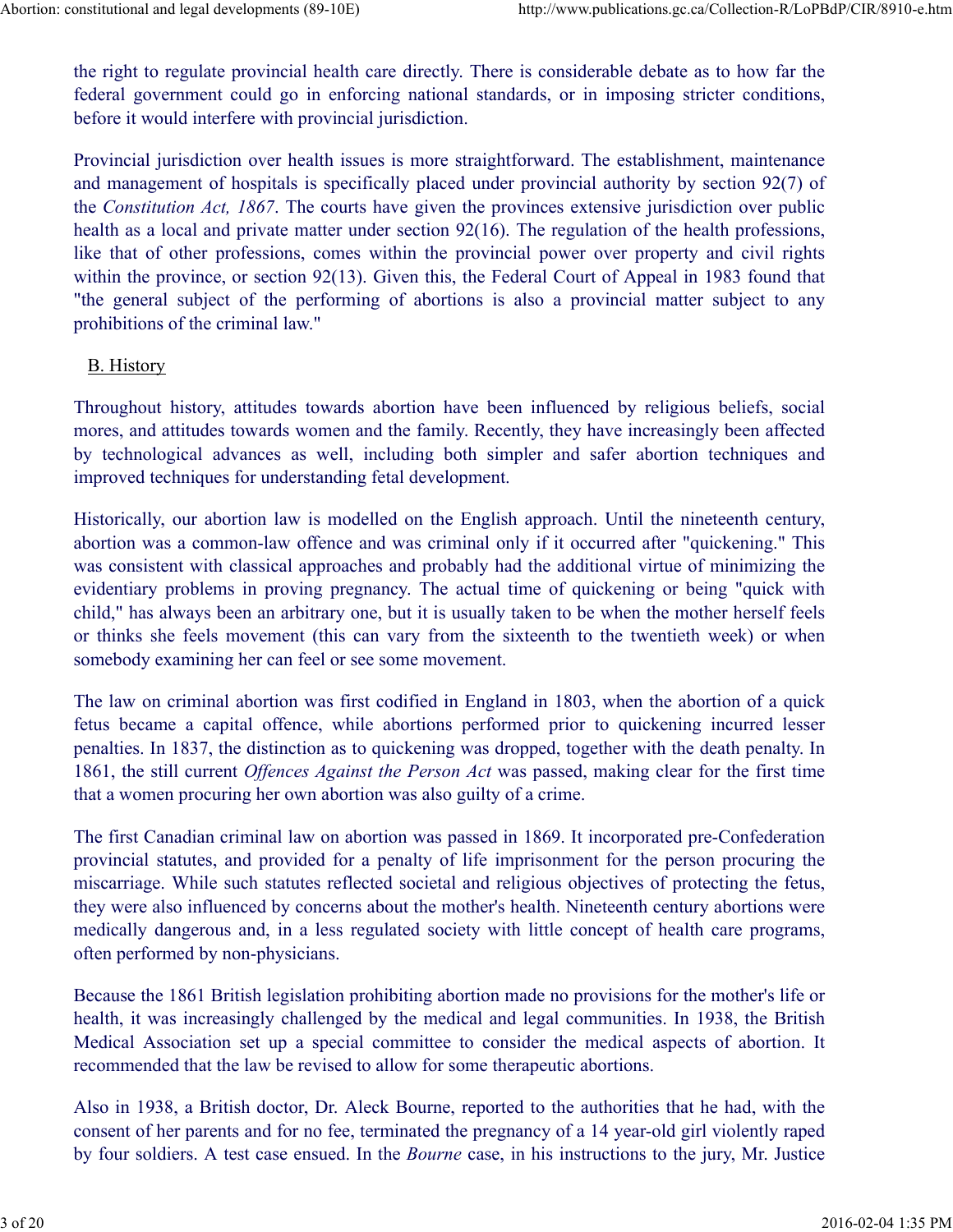Macnaghten said that an abortion could be performed in good faith to protect the life and health of the mother, and that no clear distinction could be made between a threat to life and a threat to health. The *Bourne* defence was subsequently adopted by most common-law jurisdictions, and would probably have been applicable in Canada prior to the 1969 abortion law. Abortion: constitutional and legal developments (89-10E) http://www.publications.gc.ca/Collection-R/LoPBdP/CIR/8910-e.htm<br>Macnaghten said that an abortion could be performed in good faith to protect the life and health of<br>

As abortion gradually became decriminalized, in the 1960s and after, the first legal regimes dealt with indicators, the presence of which would permit an abortion. This approach has been described as "indication-regulation." Generally, the indicators for abortion broke down into five categories: danger to life; danger to health (physical or mental); eugenic (fetal distress); criminological or juridical (rape and incest); and socio-economic. Various countries decided that various indicators were sufficient for a legal abortion, but the continuum of indicators is usually taken to be somewhat as follows:

- no indicator acceptable (abortion totally prohibited);
- threat to the life of the woman;
- threat to the physical health of the woman;
- rape or incest;
- fetal deformity;
- threat to the mental or psychological health of the woman;
- social or economic hardship;
- no indicator necessary (abortion on request).

In 1973, the Supreme Court of the United States delivered its judgment in Roe v. Wade. The Court held that, while the fetus was not a "person" entitled to independent constitutional protection, the state did have an interest in protecting potential life. It said that during the first trimester, when abortion is less hazardous to a woman's health than carrying a child to term, the state could only require that a licensed physician perform the medical procedure. During the second trimester, the state had a compelling interest in protecting the mother's health, and could regulate her access to abortion procedures in her own interest. (It is this concept of the right of the state to protect maternal health that has generated some of the fiercest legal battles in the past decade or two in the United States.) During the third trimester, the Court ruled that the interest of the state in preserving the fetus became compelling. This argument is largely based on the premise that at this point the fetus **•** threat to the physical health of the woman;<br>• **From** or incest;<br>**•** stati deformity;<br>• therat to the mental or psychological health of the woman;<br>• social or economic hardship;<br>• no indicator necessary (abortion on re anti-abortion movement. In 1973, the Supreme Court of the United States delivered its judgment in Roe v. Wade. The Court<br>held that, while the fetus was not a "person" entitled to independent constitutional protection, the<br>state did have an inter

Approaches to abortion law were greatly influenced by the thalidomide tragedy of the 1960s, and most modern abortion law is based on indication-regulation, time-regulation (as approved in Roe v. Wade), or a combination of the two. Where time-regulation is concerned, the importance of the state existence for the fetus increases. Viability, however, is a concern only when considering the balance between the interest of the state in protecting the fetus and the rights of the mother. Neither the pro-life nor the pro-choice movement considers viability to be an issue in terms of protecting independent fetal rights. anti-abortion movement.<br>
Approaches to abortion law were greatly influenced by the thalidomide tragedy of the 1960s, and<br>
most modern abortion law is based on indication-regulation, time-regulation (as approved in *Roe v.* 

Viability, in any case, is a medical and not a legal concept. The British courts recently dealt with this issue in C. v. S., a case in which the putative father attempted to stop his female companion, who was 18-21 weeks pregnant, from having an abortion. British law prohibits the destruction of "the life of a child capable of being born alive," and the Court of Appeal found as follows: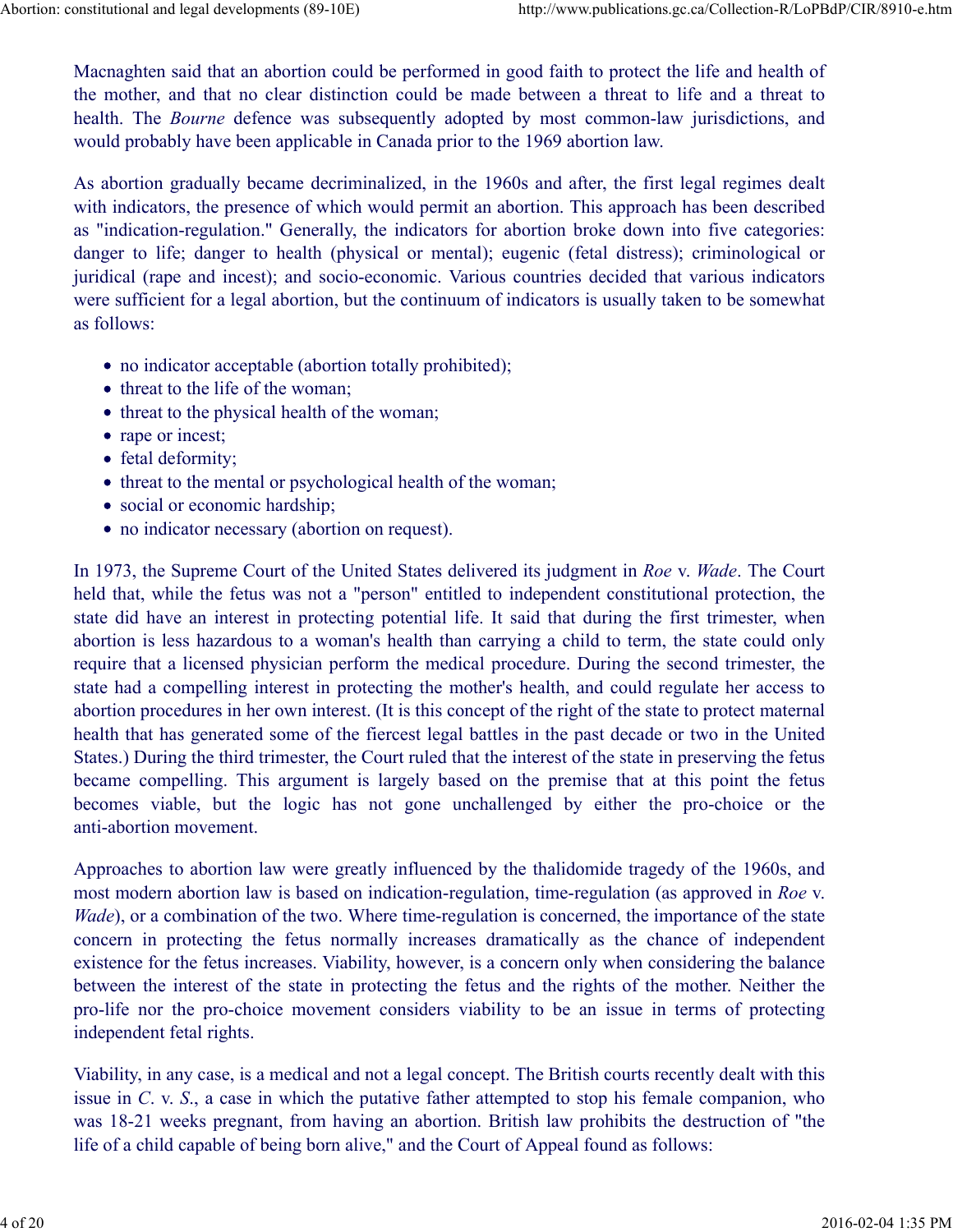At the [18th to 21st week] the cardiac muscle is contracting and primitive circulation is developing. Thus the fetus could be said to demonstrate real and discernible signs of life. On the other hand, the fetus, even if it is then delivered by hysterotomy, would be incapable of breathing either naturally or with the aid of a ventilator. It is not a case of fetus requiring a stimulus or assistance. It cannot and will never be able to breathe. on fitterior and legal developments (89-10E) http://www.publications.gc.ca/Collection-R/LoPBdP/CIR/8910-e.htm<br>
At the [18th to 21st week] the cardiac muscle is contracting and primitive<br>
circulation is developing. Thus the Abortion: constitutional and legal developments (89-10E) http://www.publications.gc.ca/Collection-R/LoPBdP/CIR/8910-e.htm<br>At the [18th to 21st week] the cardiac muscle is contracting and primitive<br>circulation is developing

The Canadian Medical Association defines an induced abortion as the active termination of a pregnancy before fetal viability: "According to current medical knowledge, viability is dependent possible if the fetus weighs over 500 [grams] or is past 20 weeks gestation, or both."

#### C. The 1969 Law

In 1969, Parliament amended the *Criminal Code* in a number of important respects, including specifying in section 287 (then section 237) when an abortion could be legally performed. The existing section, which made it an offence to procure the miscarriage of a pregnant female, was retained, but a number of new subsections were added. The most important, subsection (4), stated that the criminal sanctions against abortion would not apply to a doctor performing an abortion or a female obtaining one if the abortion had been previously approved by the therapeutic abortion committee of an accredited or approved hospital, and was also carried out in an accredited or approved hospital. A therapeutic abortion committee had to comprise at least three doctors, none of whom could at the same time perform abortions.

The therapeutic abortion committee was required to certify in writing that, in the opinion of a majority of its members, the continuation of the pregnancy would or would be likely to endanger the life or health of the female. No further definition of "health" was given, and there was even some uncertainty as to whether or not the word included mental or psychological health. Instead of defining the circumstances in which an abortion was permissible, Parliament stated that abortion was legal if a therapeutic abortion committee said it was legal.

In short, in 1969 Parliament replaced judicial control after the fact with medical control before the fact. Given Bourne, an abortion performed to save the life of the mother or to prevent a serious threat to her health would probably have been defensible before 1969. Indeed, the decision of the Supreme Court in the first Morgentaler case in 1975 seemed to suggest as much. The Court held that Dr. Morgentaler could not use the Bourne, or necessity, defence because the existence of therapeutic abortion committees meant that only in the most exceptional circumstances would it be necessary to breach the Criminal Code to protect the mother. Having such committees, which could give prior approval for abortions, meant that doctors who performed abortions need not run the risk of a criminal charge; however, it also meant that they could not substitute their own judgment for that of the committee, except in cases of emergency. was legal if a therapeutic abortion committee said it was legal.<br>In short, in 1969 Parliament replaced judicial control after the fact with medical control before the fact. Given *Bourne*, an abortion performed to save th In short, in 1969 Parliament replaced judicial control after the fact with medical control before the fact. Given *Bourne*, an abortion performed to save the life of the mother or to prevent a serious threat to her health Superine Court in the first *Morgentaler* case in UPTS seemed to suggest as much. The Court held<br>Superime Court in the first *Morgentaler* case in UPTS seemed to suggest as much. The Court held<br>that Dr. Morgentaler could

As the law came into effect, it became evident that the interpretation of the words "would or would be likely to endanger [the] life or health" of a pregnant female varied widely across the country. Additionally, the uneven distribution of hospitals with therapeutic abortion committees gave rise to concerns as to whether legal abortions were equally available to women in various parts of the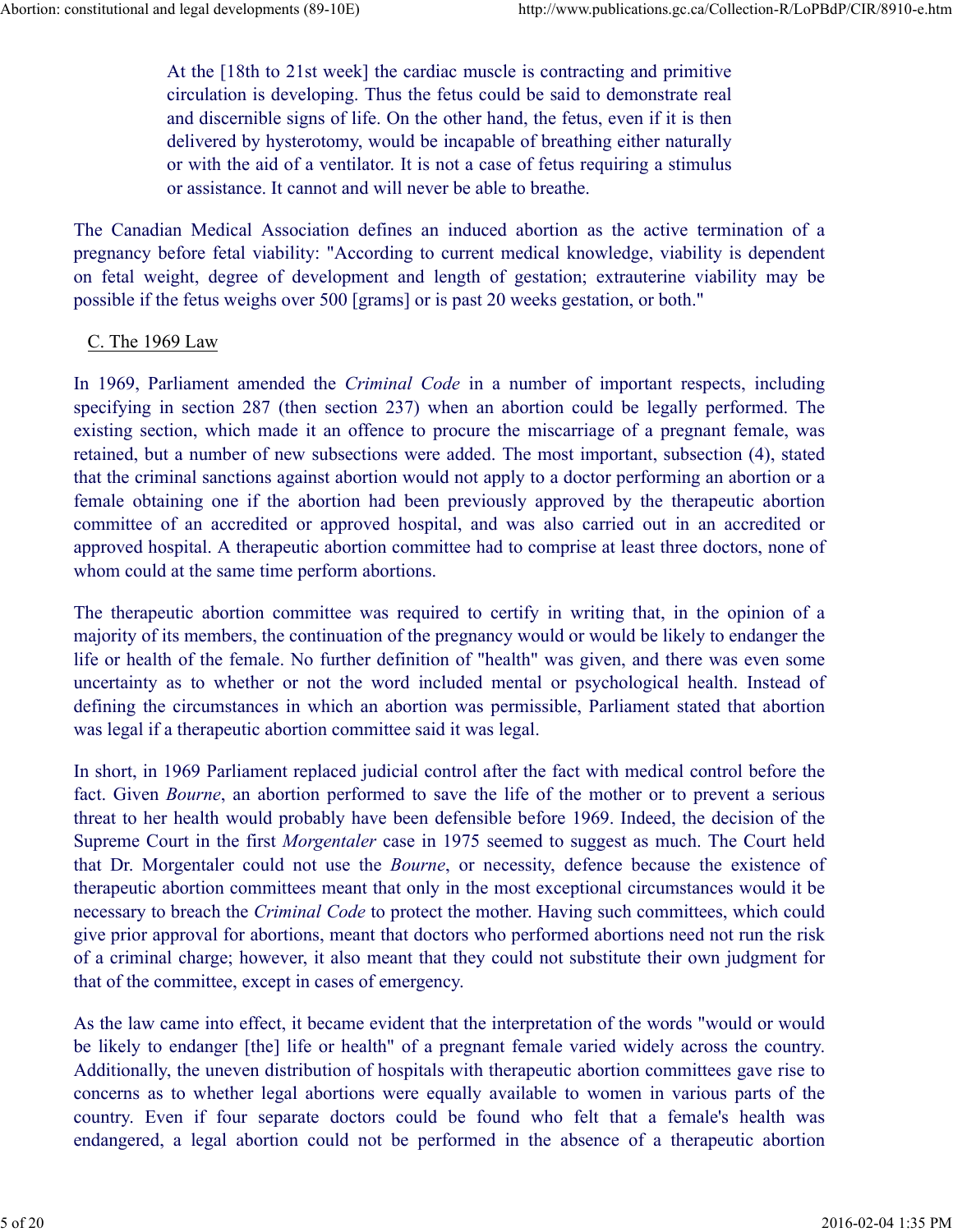committee appointed by an accredited or approved hospital. Abortion: constitutional and legal developments (89-10E) http://www.publications.gc.ca/Collection-R/LoPBdP/CIR/8910-e.htm<br>
committee appointed by an accredited or approved hospital.<br>
Consequently, in 1075, a Committee and

Consequently, in 1975 a Committee on the Operation of the Abortion Law was appointed "to conduct a study to determine whether the procedure provided in the Criminal Code for obtaining therapeutic abortions [was] operating equitably across Canada" and to make recommendations "on the operation of this law rather than recommendations on the underlying policy."

#### D. The Badgley Committee

The Committee, known as the Badgley Committee after its Chair, reported in January 1977. It found, quite simply, that "the procedures set out for the operation of Abortion Law are not working equitably across Canada." In large part, this was because the intent of the law was neither clear nor agreed upon, although the procedures set out in the law were specific. The debate over abortion had not been resolved but had, to some extent, been shifted from the criminal law to local communities and the medical profession.

The procedure for obtaining a legal abortion under the 1969 law depended entirely upon access to a therapeutic abortion committee at an accredited or approved hospital. In turn, access to a therapeutic abortion committee depended upon the distribution of eligible hospitals, the location of hospitals with therapeutic abortion committees, the use of residency and patient quota requirements, and the distribution of obstetrician-gynaecologists within and among provinces. Sharp regional disparities in all of these factors meant the Criminal Code procedure for obtaining a legal therapeutic abortion was in practice illusory for many Canadian women.

The Committee found that there was much concern among physicians about the definition of health, and little uniformity as to how the concept was interpreted. The definition of the World Health Organization was recognized by the Government of Canada, several provincial governments and the Canadian Medical Association. It stated: "Health is a state of complete physical, mental and social well-being and not merely the absence of disease or infirmity." The Committee concluded that, in the absence of other formally endorsed statements, this definition could be "considered one basis for the interpretation of the word `health' in the Abortion Law."

There was also considerable variance across the country in the way the issue of "consent" was handled. The age at which a young, unmarried female is deemed capable of giving consent to therapeutic abortion committee at an accredited or approved hospital. In turn, access to a therapeutic<br>abortion committee depended upon the distribution of eligible hospitals, the location of hospitals<br>with therapeutic abo uncertainties in provincial laws had been allowed to affect the hospitals' consent requirements for carrying out abortions. In provinces where the age of consent to other medical procedures was lower than the age of majority, for example, a substantial number of hospitals required a woman to have reached the age of majority in order to consent to having an abortion. The Committee also noted that although there was no known legal requirement for the consent of the father to a therapeutic abortion, more than two-thirds of the hospitals it surveyed which carried out abortions required the consent of the husband. Organization was recognized by the Government of Canada, several provincial governments and the Canadian Medical Associaton. It states<sup>1</sup>: The this is a state of complete physical, mental and social<br>coal-being and not mere well-being and not merely the absence of disease or infirmity." The Committee concluded that, in the absence of other formally endosed statements, this definition could be "considered one basis for the absence of other for medical care and treatment is within provincial jurisdiction, and the Committee found that<br>uncertainties in provincial laws had been allowed to affect the hospitals' consent requirements for<br>earrying out aboutions. In prov

abortions. The federal government, using the criminal law power, had legislated that abortions prohibition against abortions. Prior approval by such a committee would be an absolute defence to any criminal charge. The standard set was danger to the mother's life or health.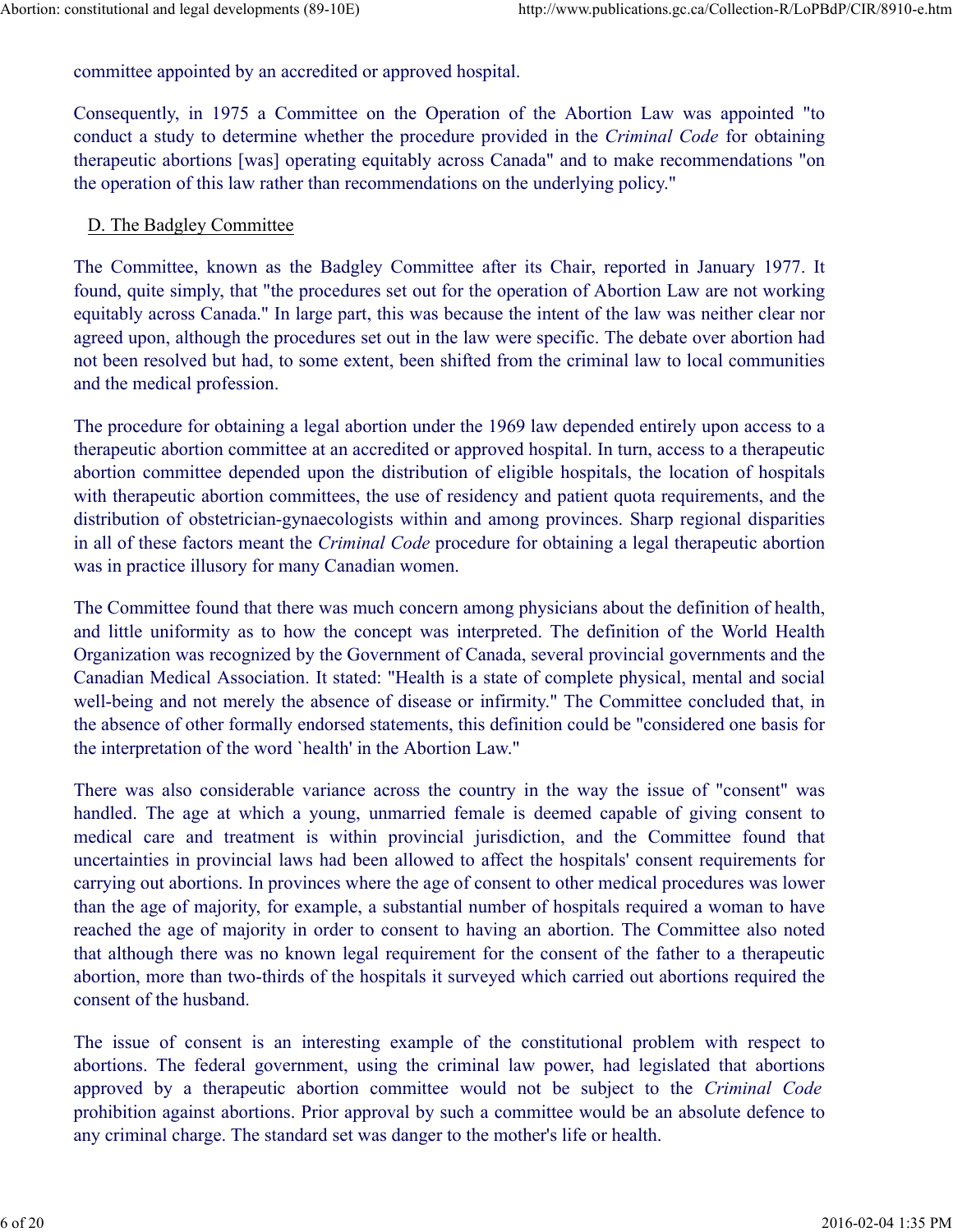If a therapeutic abortion committee, having formed the opinion that the life or health of the female was or was likely to be endangered by the pregnancy, further required that the parents of an unmarried minor or the husband of the woman should consent to the procedure, it would be denying a woman access to a legal abortion for reasons unrelated to the Criminal Code. The constitutional issue is not so much that abortions were unevenly available across the country, but that there was nstitutional and legal developments (89-10E) http://www.publications.gc.ca/Collection-R/LoPBdP/CIR/8910-e.htm<br>If a therapeutic abortion committee, having formed the opinion that the life or health of the female<br>was or was mstitutional and legal developments (89-10E) http://www.publications.gc.ca/Collection-R/LoPBdP/CIR/8910-e.htm<br>
If a therapeutic abortion committee, having formed the opinion that the life or health of the female<br>
was or wa standards. Abortion: constitutional and legal developments (89-10E) http://www.publications.gc.ca/Collection-R/LoPBdP/CIR/8910-e.htm<br>
If a therapeutic abortion committee, having formed the opinion that the life or health of the femal

The Badgley Committee also inquired whether hospital employees were required to participate in therapeutic abortion procedures regardless of their personal views. It found that this was normally dealt with as an employer-employee issue, rather than as an issue of conscience. The general policy of hospitals was that, within designated job categories, employees were expected to accept the general duties assigned to them. In particular, "according to widespread custom and the prevailing policies of hospitals, it was not considered to be a nurse's prerogative to `pick and choose' patients with whom she or he [would or would not] work." The Committee concluded that some hospital If a therapeatic abortion committee, having formed the opinion that the life or health of the female<br>was or was likely to be endangered by the pregnancy, further required that the practns of an<br>unamrited minor or the husba provincial human rights codes prohibiting discrimination on the grounds of creed. issue is not so much that abortions were unevenly available across the country, but that there was unequal access to a criminal defence. This inequality in the application of the criminal law, unequeof access to a criminal The Doagley Countined aaso mappear empeated in opptare imporpers were requence to paractione the present and the therm as an issue of conscience. The general plice of hospitals was incredibly dof local with as an employ-r eta with as a curptoy-t-captor, associated to the must as an set of custostect. In general potentials as show that within designated job categories, employees were expected to except the goental during the spectral during

The Committee underlined that "the options are few concerning induced abortion ... The critical social choices are between two sensitive issues, induced abortion and family planning." In the unwanted conception and, hence, the number of abortions.

# E. The Charter of Rights and Freedoms and the Morgentaler Decision

In 1982, the Charter of Rights and Freedoms came into effect, and in 1983 Dr. Henry Morgentaler Toronto clinic. By the time the case reached the Supreme Court, the numerous legal issues had been unjustified way a woman's right to "life, liberty and security of the person" guaranteed by section 7 of the Charter. the underlined that "the options are few concerning induced abortion ... The critical<br>es are between two sensitive issues, induced abortion and family planning." In the<br>opinion, effective family planning practices could sh meeption and, hence, the number of abortions.<br> *Charter of Rights and Freedoms* and the *Morgentaler* Decision<br> *Charter of Rights and Freedoms* came into effect, and in 1983 Dr. Henry Morgentaler<br>
ith two other doctors) w

The relevant sections of the Charter read:

Section 7: Everyone has the right to life, liberty and security of the person fundamental justice.

Section 1: The Canadian Charter of Rights and Freedoms guarantees the prescribed by law as can be demonstrably justified in a free and democratic society.

When a court decides that legislation violates a Charter right, such as the right to security of the person, it then looks to section 1 to see whether the violation is a reasonable limit demonstrably justified in a free and democratic society. This involves two steps: first, the court addresses the issue of whether the legislative purpose or objective is of sufficient importance to warrant overriding a constitutionally protected right or freedom; second, the court assesses whether the means employed Section 7: Everyone has the right to life, liberty and security of the person<br>said the right not to be deprived thereof except in accordance with<br>findmental justice.<br>Section 1: The Canadian Charter of Rights and Freedoms g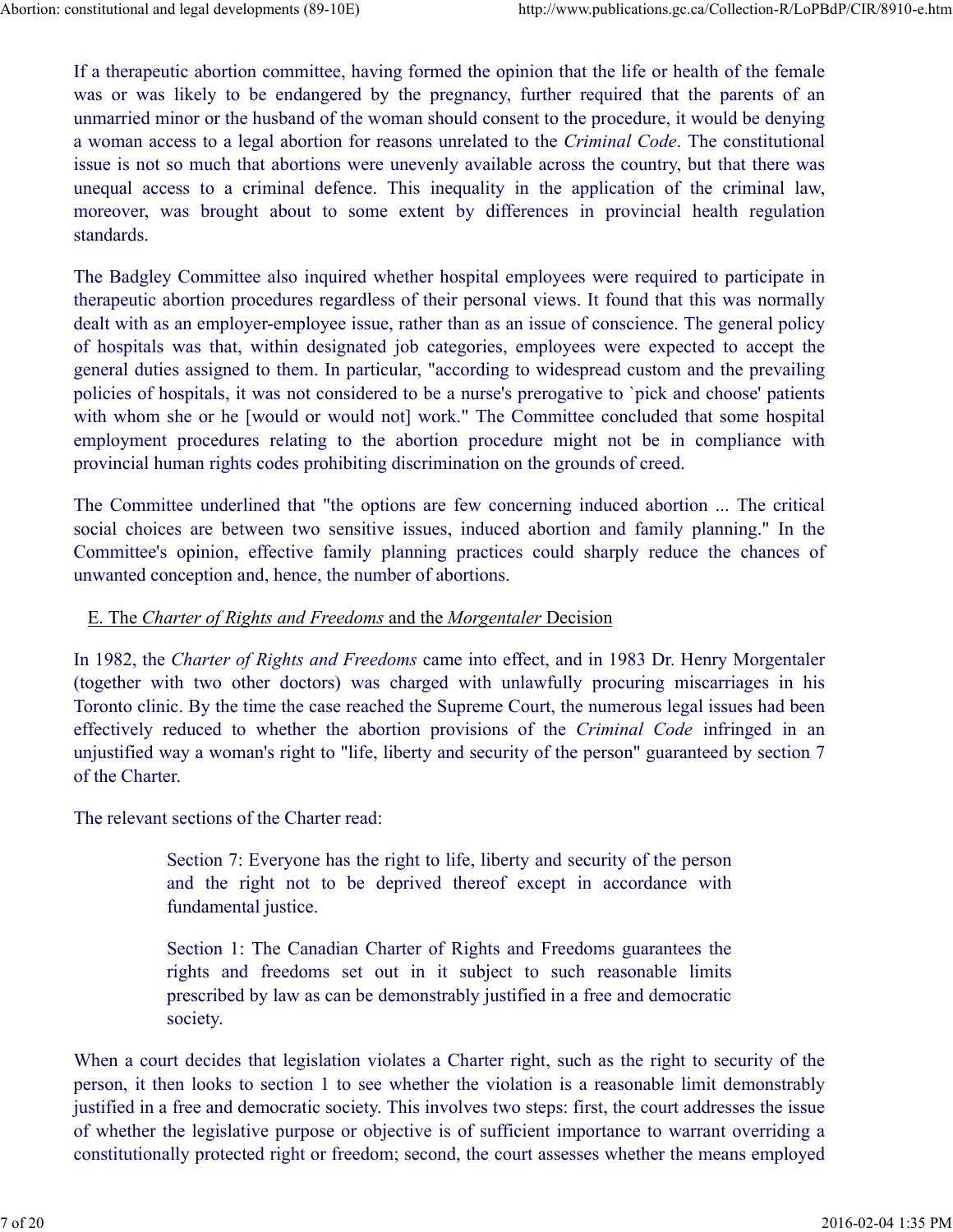are proportional to the objective and whether they are reasonable. Abortion: constitutional and legal developments (89-10E) http://www.publications.gc.ca/Collection-R/LoPBdP/CIR/8910-e.htm<br>are proportional to the objective and whether they are reasonable.<br>The Morgantalen decision is diffi

The *Morgentaler* decision is difficult to summarize because the majority wrote three different decisions. All, however, agreed that:

- section 287 (then 251) of the *Criminal Code* infringed a woman's right to security of the person;
- the process by which a woman was deprived of that right was not in accord with fundamental justice;
- the state interest in protecting the fetus was sufficiently important to justify limiting individual Charter rights at some point; and
- the right to security of the person of a pregnant woman was infringed more than was required to achieve the objective of protecting the fetus, and the means were not reasonable.

At the risk of oversimplifying, the Court found that the legislation interfered with the security of the person of a woman in limiting, by criminal law, her effective and timely access to medical services The *Morgentaler* decision is difficult to summarize because the majority wrote three different<br>decisions. All, however, agreed that:<br>
• section 287 (then 251) of the *Criminal Code* infringed a woman's right to security The *Morgentaler* decision is difficult to summarize because the majority wrote three different<br> **escion** 287 (then 251) of the *Criminal Code* infringed a woman's right to security of the<br>
person;<br>
• the process by which numerous experts, access to the certificate of a therapeutic abortion committee, which provided a valid defence to criminal charges, was not equally available across the country. In addition, the procedure set out in the Criminal Code could cause extensive delays, which further endangered the woman's life or health, and it was fundamentally unjust to require a woman to impair her health in order to remain within the law. **Example 19 the rights of some point, and** the person of a pregnant woman was infringed more than was required to achieve the bijective of protecting the fetsts, and the means were not reasonable. At the risk of oversim • the right to security of the person of a pregnant woman was infringed more than was required<br>to achieve the objective of protecting the fetus, and the means were not reasonable.<br>At the risk of oversimplifying, the Court

A point worth noting is that the decision was founded upon the rights of pregnant women, although the defendants were all physicians. This was because the Court held that the physicians had standing to challenge the constitutionality of the abortion law, under which they were liable for conviction, Morgentaler decision might have been worded quite differently.

The three majority decisions were written by Chief Justice Dickson, Mr. Justice Beetz, and Madam Justice Wilson. Though the decisions came to the same conclusion, their logic differed noticeably. The Chief Justice found that the abortion law infringed women's security of the person by forcing them "to carry a foetus to term contrary to their own priorities and aspirations," as well as causing numerous experts, access to the certificate of a therapeutic abortion committee, which provided a valiable defence to criminal charges, was not equally available across the country. In addition, the procedure set out in th abortion committees were "a strange hybrid, part medical committee and part legal committee," it was no help to say that "health" was a medical term. He felt that the term "health" was insufficiently defined in the Criminal Code. A clear legal standard was necessary when the committee's decision had such direct legal consequences. The three majority decisions were written by Chief Justice Dickson, Mr. Justice Beetz, and Madam Justice Wilson. Though the decisions came to the same conclusion, their logic differed noticeably.<br>The Chief Justice found th

Beetz J. held that Parliament had recognized, in adopting the 1969 abortion law, that the interest in the life or health of the pregnant woman took precedence over the interest in preventing abortions. The standard in the 1969 abortion law became entrenched as a minimum when section 7 of the Charter was enacted: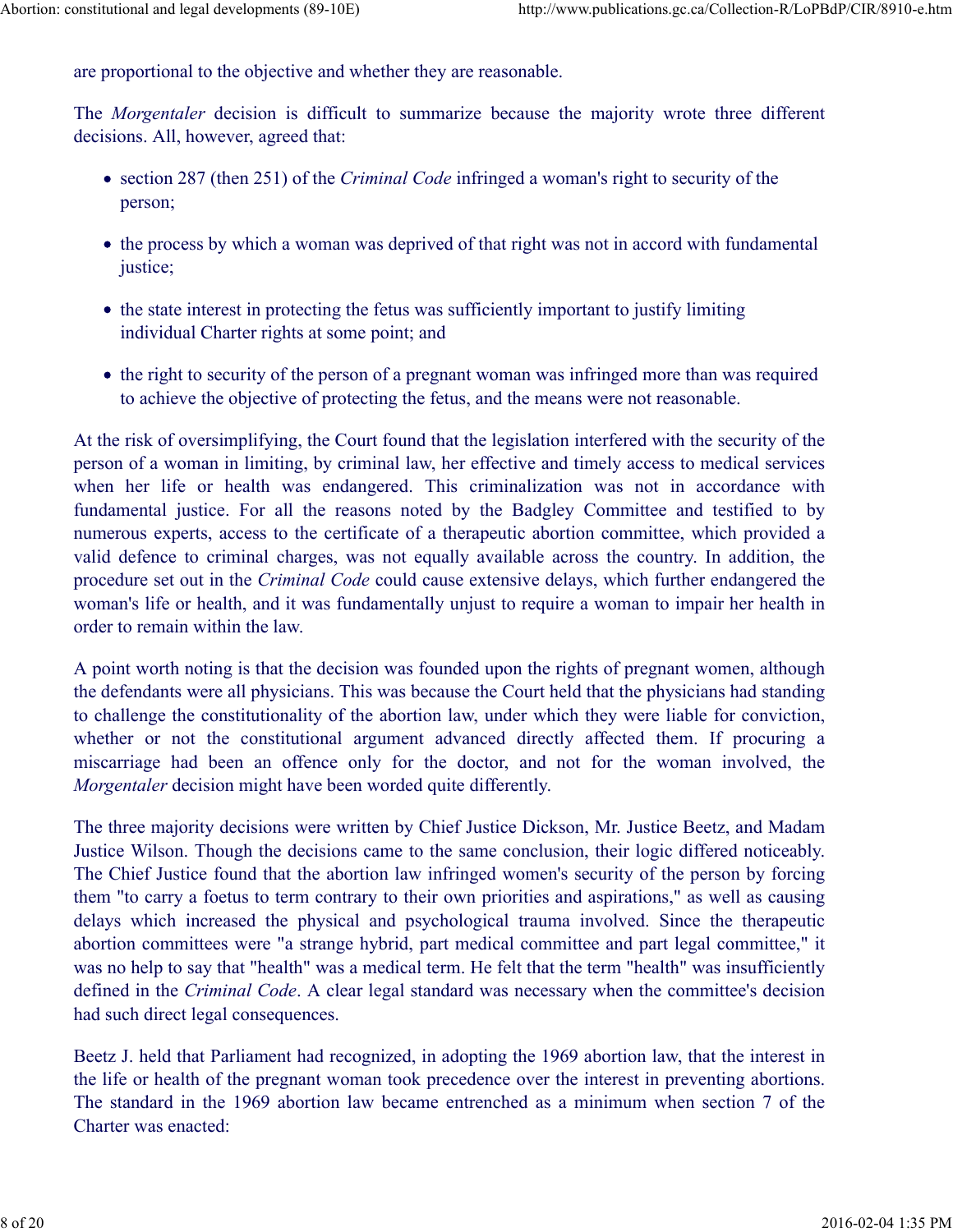The gist of section 251(4) is, as I have said, that the objective of protecting the foetus is not of sufficient importance to defeat the interest in protecting d legal developments (89-10E) http://www.publications.gc.ca/Collection-R/LoPBdP/CIR/8910-e.htm<br>The gist of section 251(4) is, as I have said, that the objective of protecting<br>the foetus is not of sufficient importance to d health. Abortion: constitutional and legal developments (89-10E) http://www.publications.gc.ca/Collection-R/LoPBdP/CIR/8910-e.htm<br>The gist of section 251(4) is, as I have said, that the objective of protecting<br>the foetus is not of

Beetz J. found the expression "would or would be likely to endanger her life or health" sufficiently precise, as a matter of law. He also held, as did Wilson J., that "the primary objective of the impugned legislation must be seen as the protection of the fetus," whereas the Chief Justice had identified the objective as balancing fetal interests with those of pregnant women.

Wilson J. agreed that the 1969 abortion law exposed pregnant women to a threat to their physical and psychological security. She noted, however, that security of the person might involve more than physical or psychological security, and she based her judgment as much on the right to liberty as the right to security of the person. "Liberty in a free and democratic society," she found, "does not require the state to approve the personal decisions made by its citizens; it does, however, require the state to respect them."

According to Wilson J., the right to liberty contained in section 7 "guarantees to every individual a degree of personal autonomy over important decisions intimately affecting their private lives," including the decision to terminate a pregnancy. It should be noted, however, that the state is required only to respect such decisions, or to refrain from interfering with them, not to approve or facilitate them.

Wilson J. also found that the 1969 abortion law was not in accordance with the principles of fundamental justice, but her reasoning differed from that of the rest of the majority. She held that deciding whether or not to terminate a pregnancy was "essentially a moral decision, a matter of conscience." To criminalize such a decision was, she decided, a violation of freedom of conscience, which is protected by section 2(a) of the Charter. Therefore, it could not be in accordance with fundamental justice.

Wilson J. agreed, however, that legislation putting reasonable limits on a pregnant woman's rights under sections 7 or 2(a) could be justified under section 1 of the Charter for the objective of protecting the fetus. While recognizing that a fetus is potential life from the moment of conception, she felt that "in balancing the state's interest in the protection of the fetus as potential life under s. 1 of the Charter against the right of the pregnant woman under section 7, greater weight should be given to the state's interest in the later stages of pregnancy than in the earlier." As an example of the shifting balance between the interest of the state in the fetus and the interest of the pregnant female as the pregnancy advanced, she noted that a spontaneous abortion or miscarriage at six months causes "far greater sorrow and sense of loss" than does one at six days or six weeks. she for that "motallouig to sakes huerest in the protocolon of the Charter against the right of the pregnant woman under section 7, greater weight should be given to the state's interest in the later stages of pregnancy th

Beetz J. did not find it necessary to decide whether the 1969 abortion law violated a pregnant woman's right to liberty, as well as her right to security of the person. "Assuming without deciding that a right of access to abortion can be founded upon the right to `liberty'," he found that there would still be a point in time at which "the state interest in the foetus would become compelling."

All of the majority decisions specifically noted that the Court had not been asked to decide whether a fetus is included in the word "everyone" in section 7 of the Charter and would therefore have an independent right to "life, liberty and security of the person."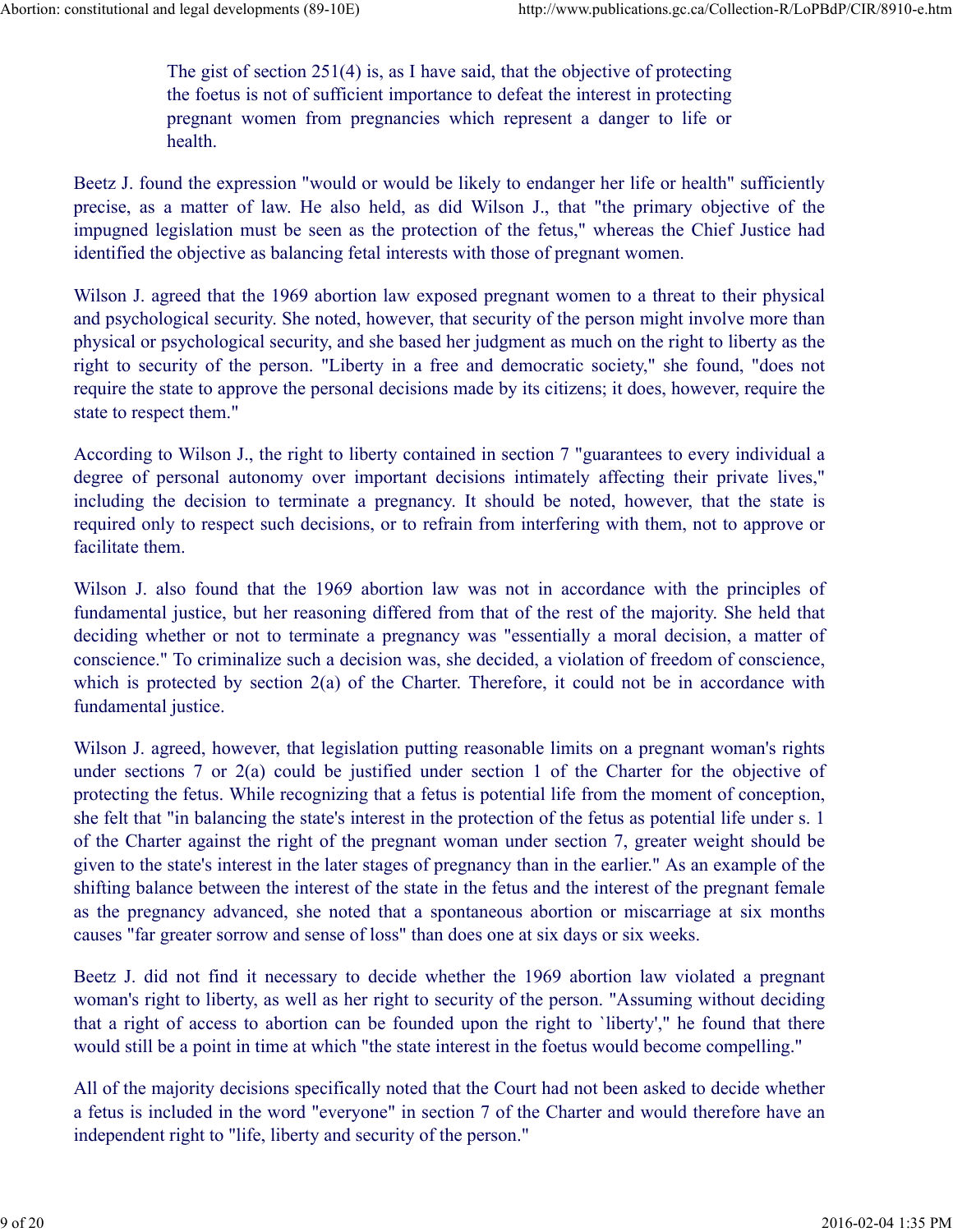### F. Protecting the Fetus: Borowski and Daigle

The question of possible fetal rights under the Charter was addressed in *Borowski v. Attorney* General of Canada. Mr. Borowski argued that section 7 of the Canadian Charter of Rights and Freedoms gives a fetus an independent right to life because the word "everyone" includes the fetus, and that the 1969 abortion law therefore violated fetal rights by allowing the fetus and Daigle The question of possible fetal rights under the Charter was addressed in *Borowski* v. Attorney General of Canada. Mr. Borowsk Independent fetal rights are very different as a legal concept from the societal right to protect the fetus recognized in Morgentaler. Abortion: constitutional and legal developments (89-10E) http://www.publications.gc.ca/Collection-R/LoPBdP/CIR/8910-e.htm<br>
F. Protecting the Fetus: *Borowski* and *Daigle*<br>
The question of people fatel rights under the Cha

In the Borowski case, the Saskatchewan Court of Appeal examined the history of the fetus at common law, and the language of the Charter. Concluding that the fetus had never been a person or part of "everyone" at Anglo-Canadian law, the Court decided that, had Parliament wished to effect such a major departure from tradition as creating fetal rights, it would have used very clear and unambiguous language. The decision was appealed to the Supreme Court but was not heard until October 1988, after the Morgentaler decision had already invalidated the relevant section of the Criminal Code. The question raised by Mr. Borowski as to the constitutionality of that section was therefore moot. In the *Borowski* case, the Saskatchewan Court of Appeal examined the history of the fetus at common law, and the language of the Charter. Concluding that the fetus had never been a person or part of "everyone" at Anglo-C

During the summer of 1989, several men in Ontario, Manitoba and Quebec took their former female companions to court, asking for an injunction against a planned abortion. In Ontario and Manitoba, the women involved were able to obtain abortions, but in Quebec three of the five judges in the Court of Appeal upheld an injunction against Ms. Chantal Daigle. The Court wrote five different decisions, and the majority relied on both the *Civil Code* and the Quebec *Charter of Human Rights* and Freedoms.

In an unusual summer hearing, the full bench of the Supreme Court of Canada heard the appeal on 16 November 1989. The Court noted that there were three separate arguments for setting aside the injunction:

- the substantive rights alleged to support the injunction, whether fetal rights or "father's" rights, either do not exist or cannot outweigh a woman's right to control her own body;
- an injunction is an inappropriate remedy where abortions are concerned for technical, practical and constitutional reasons; and
- in the case of Ms. Daigle, the injunction effectively amounted to a prohibition, or an improper exercise of the federal criminal law power.

The Court decided the case on the first argument, both because the issue of substantive rights was the fundamental one and because deciding the case on either of the narrower grounds would have "left it unclear whether another woman in the position of Ms. Daigle could be placed in a similar predicament through the use of a different legal procedure." The Court also held, however, that all three arguments appeared to deserve serious consideration, and this could have implications for future abortion decisions. in the case of Ms. Daigle, the injunctional reasons; and<br>
in the case of Ms. Daigle, the injunction effectively amounted to a prohibition, or an improper<br>
exercise of the federal criminal law power.<br>
The Court decided the

The Court found that a fetus is not a person or a "human being" under the Quebec Charter. The Civil Code does not generally recognize that a fetus is a juridical person, although it is sometimes treated similarly to a person where necessary to protect its interests after birth or to conserve property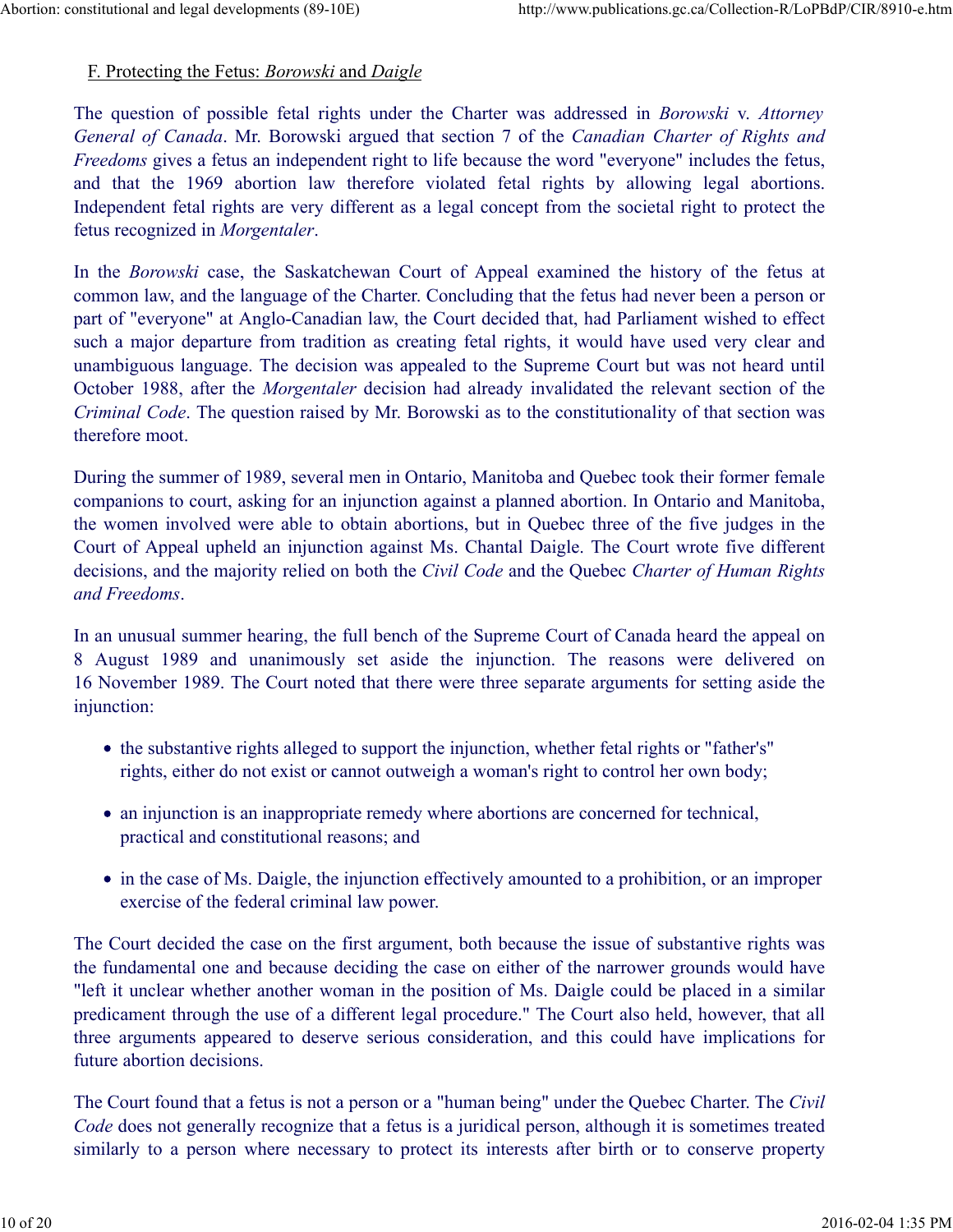which will accrue to it after birth. Therefore, had the Quebec legislature wished to grant fetuses the right to life, it would not have used language so uncertain or vague. Abortion: constitutional and legal developments (89-10E) http://www.publications.gc.ca/Collection-R/LoPBdP/CIR/8910-e.htm<br>which will accrue to it after birth. Therefore, had the Quebec legislature wished to grant fetuses t

Anglo-Canadian law is not determinative in interpreting the Quebec Charter, but the Court also looked at how fetal rights had been dealt with in Anglo-Canadian law in part "to avoid the repetition of the appellant's experience in the common law provinces." Common-law courts have consistently reached the conclusion that, to enjoy rights, a fetus must be born alive. The Court cited a 1988 Institutional and legal developments (89-10E) http://www.publications.gc.ca/Collection-R/LoPBdP/CIR/8910-e.htm<br>which will accrue to it after birth. Therefore, had the Quebec legislature wished to grant fetuses the<br>right to development, a separate existence from its mother, and therefore could not be subject to a wardship order.

The Court dealt very briefly with the issue of "father's rights," noting that no court in Quebec or elsewhere has ever accepted the argument that "a father's interest in a fetus which he helped create could support a right to veto a woman's personal decisions in respect of the fetus she is carrying."

Again, the Court declined to decide whether a fetus is included within the term "everyone" as used in section 7 of the Canadian Charter, and therefore has a right to "life, liberty and security of the person." Tremblay v. Daigle was a civil suit between two private parties, and the Charter applies only to state actions; however, the Court did find that neither the Civil Code nor the common law afforded juridical rights to the fetus, and therefore the Quebec legislature would likely have used clear language had it intended to effect such a fundamental change in the status of the fetus. It is difficult to see how the same logic would not apply to the interpretation of "everyone" in the Canadian Charter.

Almost as interesting as what the Court did decide was its phrasing of the issues it was not deciding. The Court refrained from taking a position on whether an injunction could ever be an appropriate remedy when an abortion was at issue, and on whether provincial legislation could result in a prohibition of some abortions without being an unconstitutional exercise of the federal criminal law power.

In addition, the Court concluded its analysis of the substantive rights issue as follows:

It should be noted that because of the way we have decided the question of "foetal rights," it was unnecessary to consider the second aspect of the "substantive rights" argument, i.e., the claim that even if foetal rights do exist, they could not justify compelling a woman to carry a foetus to term.

The argument referred to was based on "the long-standing legal principle that a person may not be compelled to use his or her body at the service of another person, even if the other person's life is in danger." This seems to be a separate argument from a pregnant woman's right to security of the person under the Charter, and it is one that could play a role in future decisions.

#### G. Provincial Jurisdiction over Abortion

Following the Morgentaler decision in early 1988, some provinces attempted to limit funding for abortions. In March 1988, the British Columbia Cabinet enacted a regulation under the Medical In addition, the Court concluded its analysis of the substantive rights issue as follows:<br>
It should be noted that because of the way we have decided the question of<br>
"cotel rights," it was unnecessary to consider the sec significant threat existed to the pregnant woman's life. <sup>1</sup> substantive rights" argument, i.e., the claim that even if foctal rights do<br>
coxist, they could not justify compelling a woman to carry a foctus to term.<br>
The argument referred to was based on "the long-standing legal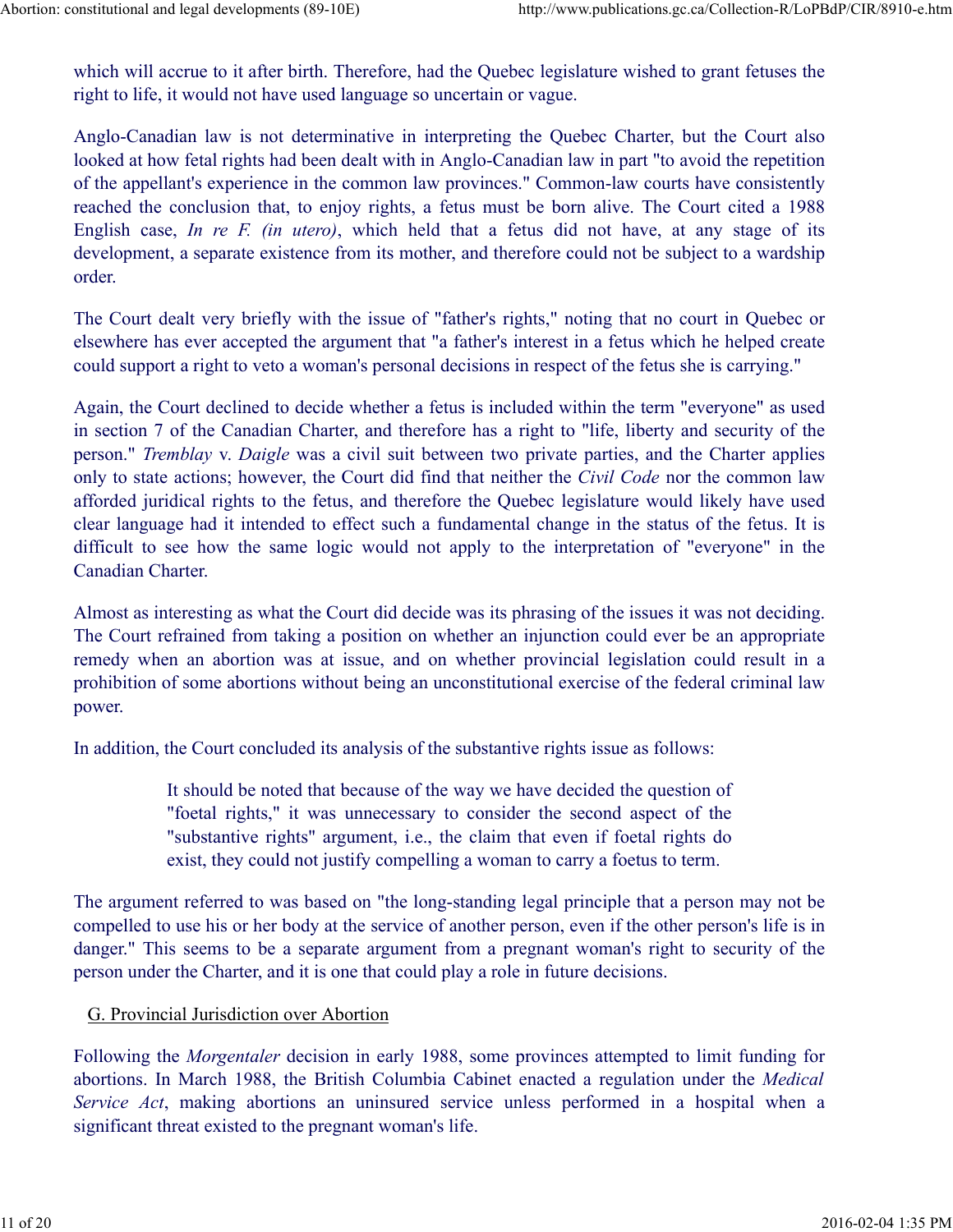The British Columbia Civil Liberties Association challenged the regulation, and it was declared invalid by the British Columbia Supreme Court on a somewhat technical ground. The Cabinet had declared that abortion services, other than when a significant threat existed to the pregnant woman's life, were not medically required services and were therefore not insured. The Chief Justice of the Supreme Court took "judicial notice of the fact that, if there is to be a lawful abortion, such a procedure requires medical services." Therefore, The British Columbia Civil Liberties Association challenged the regulation, and it was declared<br>invalid by the British Columbia Supreme Court on a somewhat technical ground. The Cabinet had<br>declared that abortion services Abortion: constitutional and legal developments (89-10E) http://www.publications.gc.ca/Collection-R/LoPBdP/CIR/8910-e.htm<br>The British Columbia Civil Liberties Association challenged the regulation, and it was declared<br>inva

the legislature did not authorize the Cabinet by regulation to provide that services rendered by a medical practitioner that are medically required are to be considered as services that are not medically required.

The Court suggested that it might well have been open to Cabinet to declare that abortion was not an insured service despite the fact that it was a medically necessary one. This, however, could have brought British Columbia into conflict with the language of the Canada Health Act, which would have created a separate set of problems.

Services (called the *Medical Services Act*), which proposed a range of medical procedures, to be set by regulation, that could be performed only in hospitals. The stated purpose of the Act was "to prohibit the privatization of the provision of certain medical services in order to maintain a single high-quality health-care delivery system for all Nova Scotians." One of the procedures restricted to hospitals under the subsequent regulations was abortion. As well as stating that medical services performed contrary to the Act were not reimbursable by the provincial health program, the Act provided for a fine of from \$10,000 to \$50,000 to be levied against persons contravening the Act. structure of the considered on a more parameterization (and and an expected by a more to be considered as services that are not medically required.<br>The Court suggested that it might well have been open to Cabinet to declar

Although the Nova Scotia Medical Services Act regulations covered other procedures as well as Morgentaler's public announcements that he intended to establish an abortion clinic in Halifax. The Canadian Abortion Rights Action League (CARAL) tried to challenge the legislation as being beyond provincial jurisdiction, as well as violating sections 7, 15 (equality rights), and 28 (sexual equality) of the Charter. On 13 October 1989, the Nova Scotia Trial Division found that CARAL did not have sufficient standing to bring an action, and the Court of Appeal upheld the decision in March 1990.

On 26 October 1989, Dr. Morgentaler announced at a press conference that he had performed seven abortions at his Halifax clinic that day. On 27 October 1989, an information was sworn charging Dr. Morgentaler with seven counts of performing unlawful abortions contrary to the Medical Services Act. Dr. Morgentaler announced his intention of continuing to perform abortions. The province applied for an injunction restraining Dr. Morgentaler from further violations of the Medical Services Act. spation announcements and ne mentator obsedusar and actorium en namina. The bordinal constrained by consistent and in prediction, as well as violating sections 7, 15 (equality rights), and 28 (sexual the Charter. On 13 Oct On 26 October 1989, Dr. Morgentaler announced at a press conference that he had performed seven<br>abortions at his Halifax clinic that day. On 27 October 1989, an information was sworn charging Dr.<br>Morgentaler with seven co

On 6 November 1989, the injunction was granted. Mr. Justice Richard of the Supreme Court Trial Division looked closely at the argument that the provincial legislation violated the principles laid down by the Supreme Court in Morgentaler:

> constitutional challenge of a section of the Criminal Code. The present application concerns a provincial statute purportedly regulating the manner in which certain medical services can be administered within the province.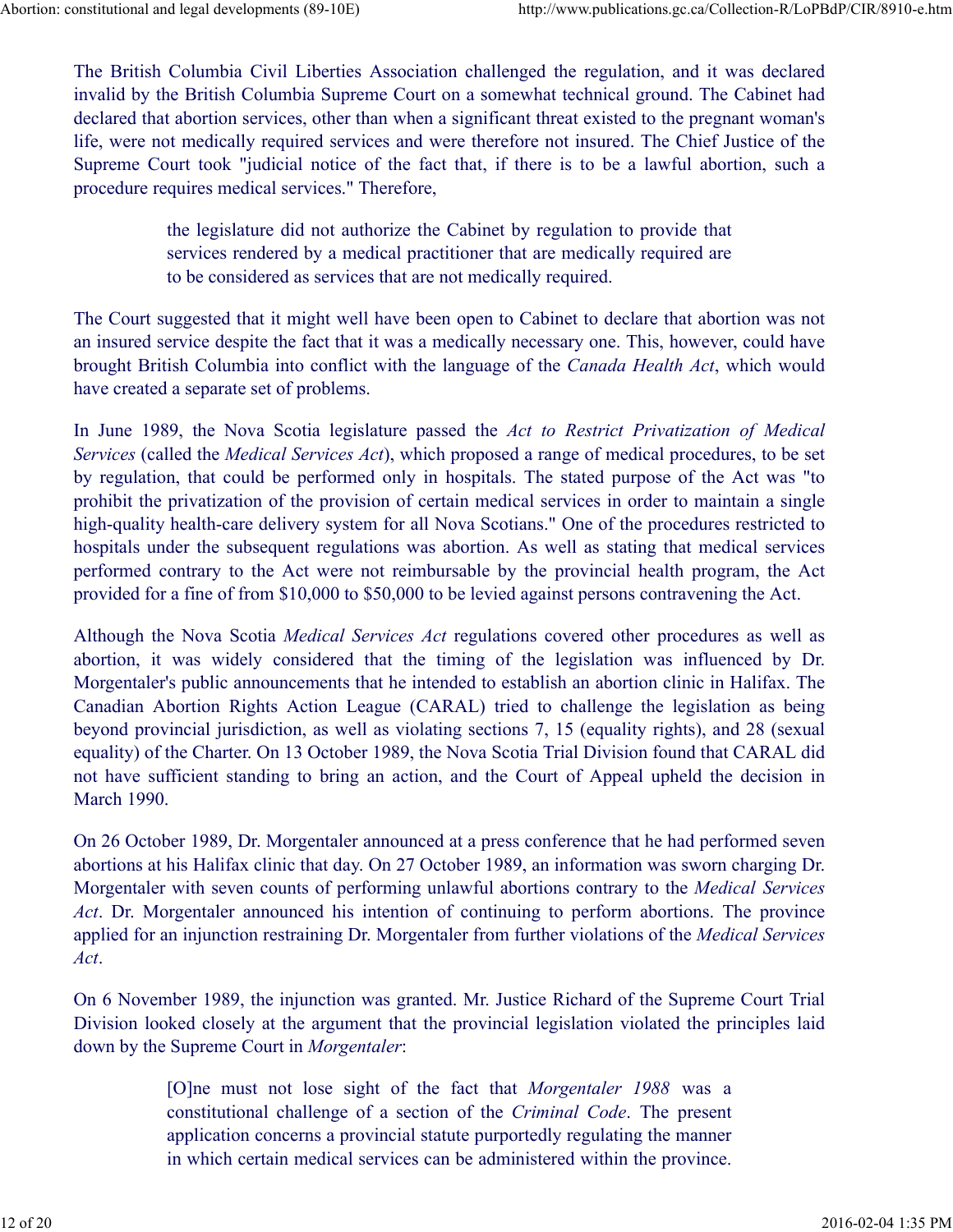There was no question raised as to the constitutional competence of the legislature of Nova Scotia to regulate matters respecting the delivery of health care services... Abortion: constitutional and legal developments (89-10E) http://www.publications.gc.ca/Collection-R/LoPBdP/CIR/8910-e.htm<br>There was no question raised as to the constitutional competence of the<br>legislature of Nova Scotia t

> Given all of the above considerations, I am left with a review of legislation which is proper on its face and which is within the competence of the legislature to enact. Whether it is constitutional is, as previously stated, a question for another forum.

Richard J. granted the injunction on the grounds that, on the evidence, there was no evidence that a private abortion clinic was essential to the health and well-being of at least some of the citizens of the province, or a compelling need that was not otherwise being filled. The overwhelming public interest, therefore, was to see that provincial laws were not flouted. This decision was also upheld by the Nova Scotia Court of Appeal in March 1990.

The trial on the charge itself was held in June and July 1990 before Judge Joseph Kennedy of the Provincial Court. On 19 October 1990, Judge Kennedy found that the Medical Services Act and the regulations made pursuant to it were criminal law, and thus beyond the jurisdiction of the province and were therefore invalid legislation. More specifically, he found that the law was made primarily to control and restrict abortions within the province. Although he accepted that the province did have real concerns about the privatization of medical services, he found those concerns to be incidental to the paramount purpose of preventing free-standing abortion clinics within the province. The trial on the charge itself was held in June and July 1990 before Judge Joseph Kennedy of the Provincial Court. On 19 October 1990, Judge Kennedy fond that the *Medical Services Act* and the previncial Court on 19 Octob

Because he found that the prohibition and regulation of abortion has been and remains criminal law in Canada, Judge Kennedy did not come to any decision on the defendant's arguments that the legislation violated a woman's right to security of the person and liberty under section 7 of the Charter, and to equality under section 15 of the Charter.

On 5 July 1991, the Nova Scotia Court of Appeal affirmed Judge Kennedy's decision. The Court held that the Act could have been a valid exercise of provincial power, or "in pith and substance ... an exercise of the exclusive provincial jurisdiction in relation to hospitals or in the unassigned field of health." However, a study of the debates in the Nova Scotia legislature, together with the other private abortion clinics rather than to regulate private clinics within the health field more generally.

Leave to appeal to the Supreme Court of Canada was granted and, on 30 September 1993, the Court delivered a unanimous judgment. In a complex decision that summarized the interpretive principles applicable to division of power cases, particularly those dealing with the federal criminal law power, the Court struck down both the legislation itself and the regulations under it.

The Court concurred that the province's jurisdiction over such matters as health, hospitals, the practice of medicine and health care policy included the right to: protect the integrity of its health care system by preventing the emergence of a two-tiered system of delivery; ensure the delivery of high quality health care; and rationalize the delivery of medical services so as to avoid duplication and reduce public health care costs. private abortoin cinnes tanter than to regulate private cinnes whilm the neathr rieta indet generally.<br>
Leave to appeal to the Supreme Court of Canada was granted and, on 30 September 1993, the Court<br>
delivered a unamionos

However, the Court also found that abortion legislation, or at least the prohibition of abortion with penal consequences, was historically considered to be part of the criminal law. Provincial legislation prohibiting abortions and imposing penal consequences is therefore suspect on its face. To regulate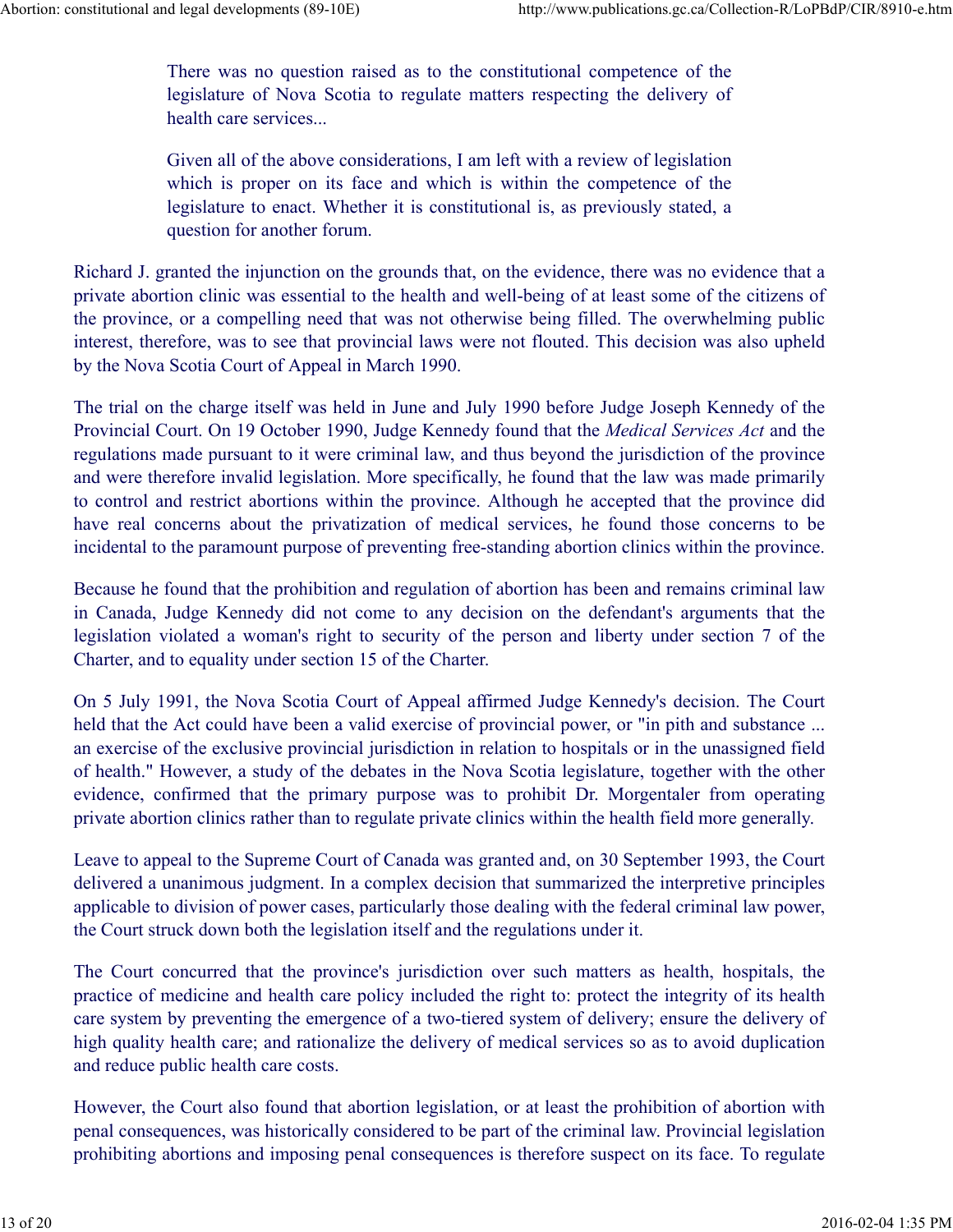the delivery of abortion services validly, the Nova Scotia legislation would have to have been solidly anchored in health care policy. Instead, when the Court looked at the background and surrounding circumstances, including Hansard for the period when the legislation was debated, health care concerns were conspicuously absent. Abortion: constitutional and legal developments (89-10E) http://www.publications.gc.ca/Collection-R/LoPBdP/CIR/8910-e.htm<br>
the delivery of abortion services validly, the Nova Scotia legislation would have to have been<br>
sol

Moreover, the apparent purpose of the legislation was within the scope of the federal jurisdiction over criminal law. Quoting from earlier decisions, the Court adopted the following test for the scope of the criminal law power:

> ... we can properly look for some evil or injurious or undesirable effect upon the public against which the law is directed. That effect may be in relation to social, economic or political interests; and the legislature has had in mind to suppress the evil or to safeguard the interest threatened.

> Is the prohibition then enacted with a view to a public purpose which can support it as being in relation to criminal law? Public peace, order, security, health, morality; these are the ordinary though not exclusive ends served by that law ...

...

The Court firmly stated that the presence or absence of a criminal public purpose or object is pivotal to the validity of provincial legislation on abortion. The Nova Scotia legislation was invalid because "the primary objective of the legislation was to prohibit abortions outside hospitals as socially undesirable conduct, and any concern with the safety and security of pregnant women or with health care policy, hospitals or the regulation of the medical profession was merely ancillary." include the inclusion and the inclusion of the increase the element of the legislature has had in mind to suppress the evil or to safeguard the interest threatened.<br>
In the prohibition then enated with a view to a public

Finally, the Court noted that its decision was based on a division of powers analysis, and did not legislation was within federal, and not provincial, jurisdiction did not mean that it would either survive or fail scrutiny under the Charter.

In 1985, while abortion was still dealt with under the *Criminal Code*, New Brunswick enacted amendments to its Medical Act providing that physicians could be found guilty of professional misconduct if they were involved in performing an abortion elsewhere than in a hospital approved by the Minister of Health, and providing for the disciplining of physicians in such circumstances. The amendments appeared to be a direct result of a request by Dr. Morgentaler that he be allowed to establish a free-standing clinic in New Brunswick.

In June 1994, almost ten years later, Dr. Morgentaler performed five abortions at a clinic he had recently established in Fredericton. On the same day, the Minister of Health made a complaint to the Council of the College of Physicians and Surgeons, under the 1985 amendments, asking the council to prohibit Dr. Morgentaler from performing future abortions. On 5 July, the council imposed the requested restriction on Dr. Morgentaler's licence and appointed a board of inquiry. The hearing of Finally, the Court noted that its decision was based on a division of powers analysis, and did not include the impact of the *Canadian Charter of Rights and Freedoms*. The decision that such inelayed legislation was withi Medical Act amendments. misconduct if they were involved in performing an abortion elsewhere than in a hospital approved<br>by the Minister of Health, and providing for the disciplining of physicians in such circumstances.<br>The amendments appeared t

In September 1994, the Court of Queen's Bench found the amendments unconstitutional. Taking into consideration all the relevant factors, including the fact that the amendments dated from a point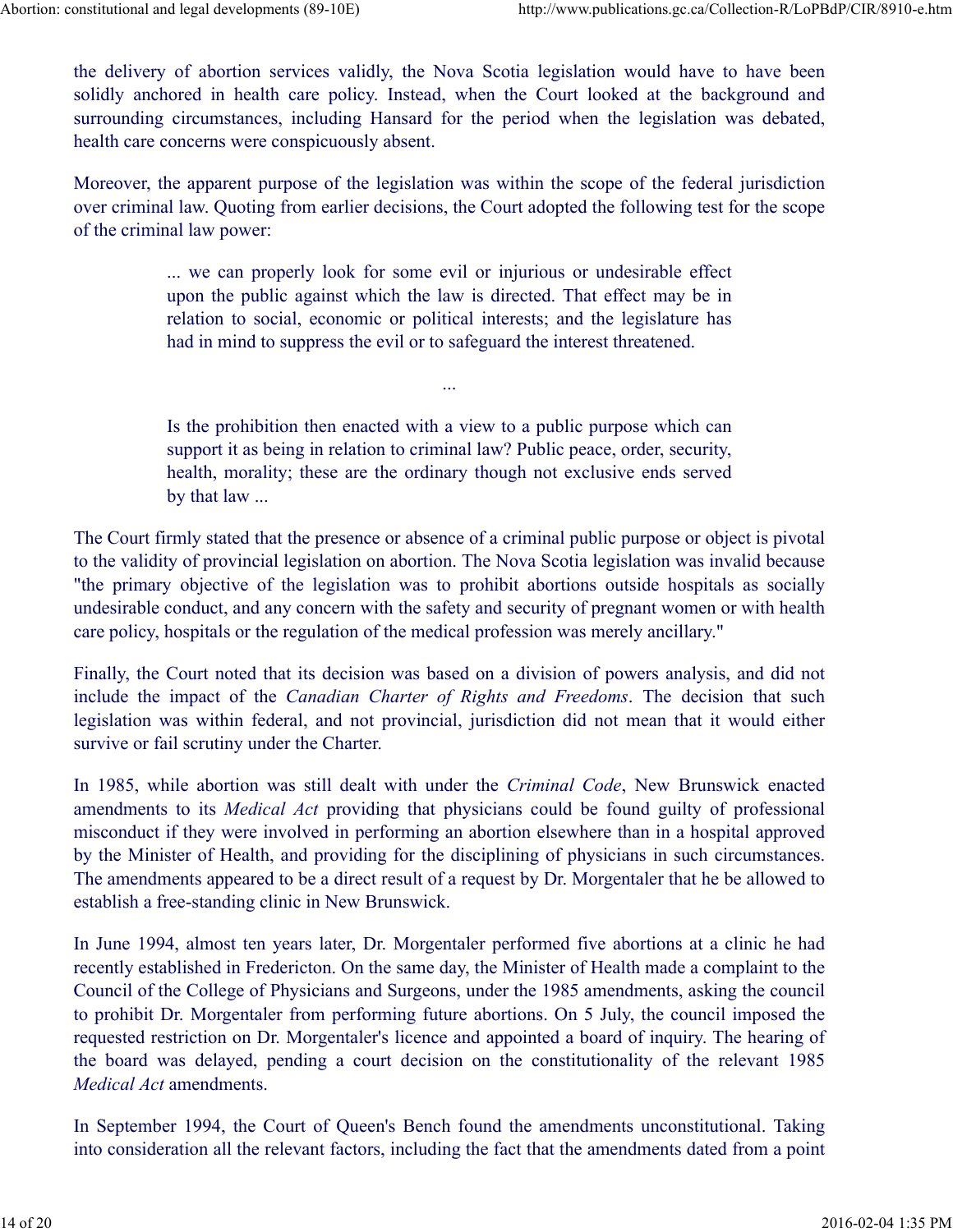in time when abortion was covered by the Criminal Code, the judge followed the reasoning in the notitutional and legal developments (89-10E) http://www.publications.gc.ca/Collection-R/LoPBdP/CIR/8910-e.htm<br>in time when abortion was covered by the *Criminal Code*, the judge followed the reasoning in the<br>Nova Scotia ca regulating physicians, its only purpose had been to prohibit the establishment of free-standing abortion clinics and, in particular, the establishment of such a clinic by Dr. Morgentaler. In January 1995, two out of three judges of the New Brunswick Court of Appeal confirmed the lower court decision in a remarkably short judgment. They adopted the statement of Sopinka J., writing for a unanimous court, that provincial legislation whose primary purpose is to prohibit abortions except in certain circumstances is an encroachment on the federal criminal law power. Institutional and legal developments (89-10E) http://www.publications.gc.ca/Collection-R/LoPBdP/CIR/8910-e.htm<br>
in time when abortion was covered by the *Criminal Code*, the judge followed the reasoning in the<br>
Nova Scotia Abortion: constitutional and legal developments (89-10E) http://www.publications.gc.ca/Collection-R/LoPBdP/CIR/8910-e.htm<br>in time when abortion was covered by the *Criminal Code*, the judge followed the reasoning in the<br>No

regulation that limited public funding of abortions to those that were performed "in a hospital when the condition of the patient is such that the service is determined by the [Health and Community Services] Agency to be medically required." Although this means that health care coverage for abortions in Prince Edward Island is more restrictive than in most provinces, it is consistent with nstitutional and legal developments (89-10E) http://www.publications.ge.ca/Collection-R/LoPbdP/CIR/8910-e.htm<br>in time when abortion was covered by the *Criminal Code*, the judge followed the reasoning in the<br>Nova Scotia ca authority in the governing Act to make such a regulation. If the governing legislation clearly in time when abortion was covered by the *Criminal Code*, the judge followed the reasoning in the Nova Scotia case. He concluded that, although the legislation was placed in the context of regulating physicians, its only p restrictions on coverage will be valid. mannous out, una provincial registration whose yntimaly phapos is to promot aconous except<br>in certain circumstances is an encroashment on the fiederal criminal law power.<br>The Prince Edward Island Supreme Court, Appeal Divi

#### H. Other Issues

In August 1991, the Federal Court of Canada upheld a ruling that a taxpayer could not withhold \$50 in taxes to protest government funding of abortions. The Court found that the preamble to the Charter, stating that "Canada is founded upon principles that recognize the supremacy of God," goes violation of the taxpayer's freedom of conscience and religion was justified under the Charter because, like other taxpayers, he was under a legal compulsion to pay income tax. The state was not compelling him to support tax-funded abortions, but only to pay his taxes like everyone else. In Aregust 1274, the Tectuar Court of Counter out and may be the court for the present of the presenter, stating that the presenter stating that the presenter stating that "Canada is founded upon prime) fies that "Canada i

In November 1991, the Federal Court of Appeal held that a free-standing abortion clinic operated on a charitable basis with no intention of making a profit was a valid charity within the meaning of the Income Tax Act. The clinic's activities could not be contrary to public policy where no clear public policy existed; consequently the Court allowed an appeal against the Minister of National Revenue's refusal to grant the clinic charitable status.

Courts in at least two provinces have upheld the right of young pregnant teenagers (aged 13 and 16) to obtain an abortion over their parents' objections where the child had sufficient intelligence and understanding to make up her own mind.

activity near 23 locations, on the grounds that such activity constituted a public nuisance. The locations included the homes and offices of physicians who provided abortion services as well as specific hospitals and abortion clinics. The court found that the physiological, psychological and Foundation of a capacytes are constituted the homes are visited with the capacity and the capacity and the capacity and the constrained abortion is placed as the external of one objectively to the November 1991, the Feder importance to warrant overriding a constitutionnally protected right or freedom such as freedom of expression. The evidence of focused residential picketing constituted a *prima facie* case of watching and besetting, as well as a public and private nuisance. The majority of the injunction requests were granted, although on varying terms depending upon the specific circumstances. retusal to grant the clinic charitable status.<br>
Courts in at least two provinces have upheld the right of young pregnant teenagers (aged 13 and 16)<br>
to obtain an abortion over their parents' objections where the child had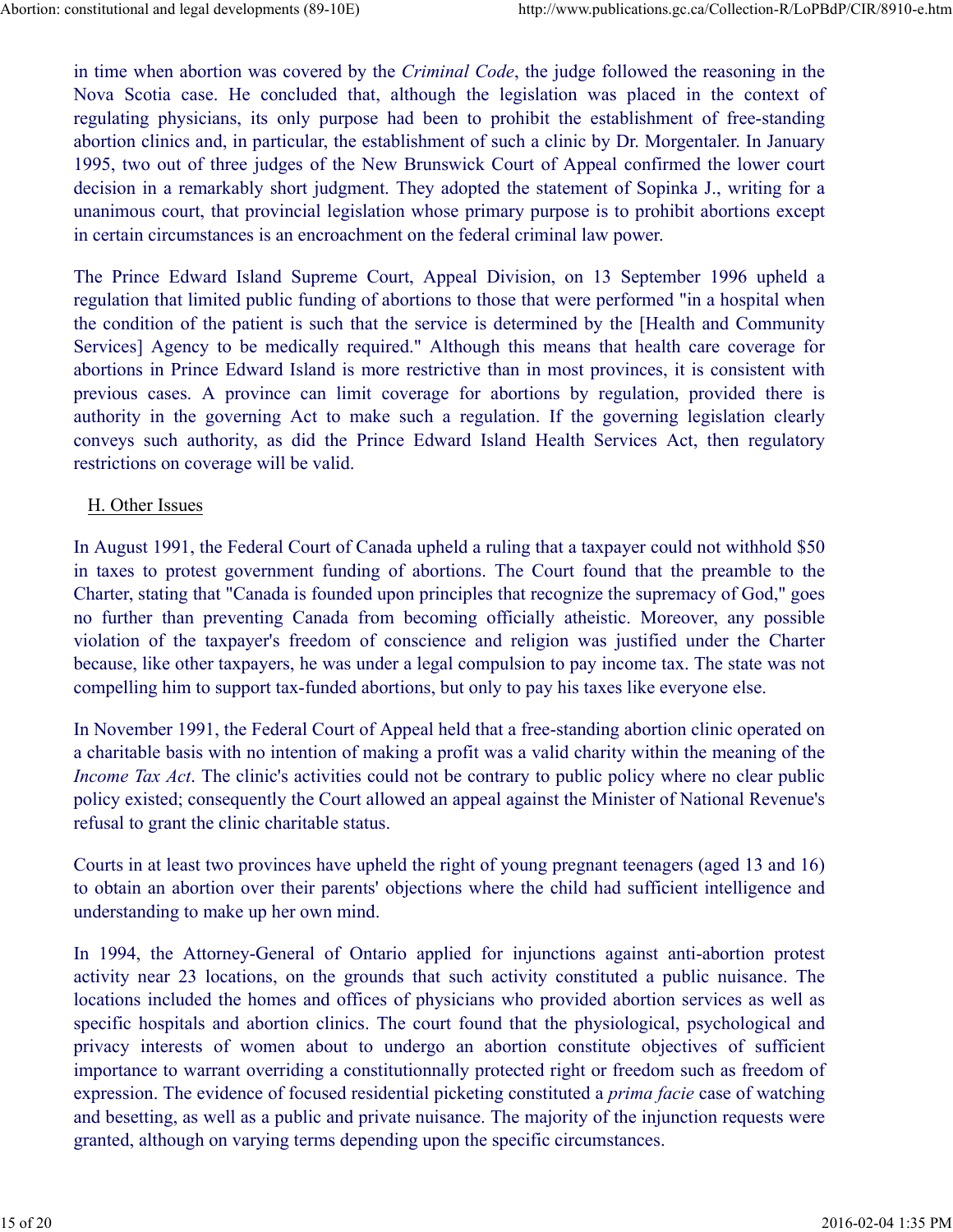In 1995, the British Columbia government passed an Access to Abortion Services Act, following a history of protests at abortion clinics and the shooting, and serious wounding, of a doctor providing services at an abortion clinic. The Act permitted the creation of an access zone around abortion clinics and service providers' homes within which sidewalk interference and protesting would be prohibited. In late 1996, the British Columbia Supreme Court held that the Act, although it clearly infringed the freedom of expression and religion of the accused, was justified under section 1 of the Charter. The court found that, because the messages of the protesters could contain exaggeration and misrepresentation, and were offensive in tone and comment, they were not central to the core values of freedom of expression. On the other hand, the objective of the legislation, ensuring access to health care, is a fundamental value in our society. Abortion: constitutional and legal developments (89-10E) http://www.publications.gc.ca/Collection-R/LoPBdP/CIR/8910-e.htm<br>
In 1995, the British Columbia government passed an Access to Abortion Services Act, following a<br>
hi

# PARLIAMENTARY ACTION

# A. Government Action

During the 33rd Parliament, the government had tabled a motion for debate and a vote in the House of Commons so as to seek the guidance of Parliament on framing the new law. Under the terms of this motion, an abortion would have been lawful during the earlier stages of pregnancy if, in the opinion of a licensed physician, the continuation of the pregnancy would or would have been likely to threaten the woman's physical or mental well-being. During the subsequent stages of pregnancy, an abortion would have been lawful only if certain further conditions were satisfied, including the finding of two physicians that the continuation of the pregnancy would or would have been likely to endanger the woman's life or seriously endanger her health. What constitutes the "earlier" and "subsequent" stages of the pregnancy was not defined under the proposal, nor were the "further conditions" under which an abortion could lawfully have been procured during the subsequent stages of the pregnancy.

Debate on the government abortion motion began in the House of Commons on 26 July and ended with a free vote on 28 July 1988. By then, 21 amending proposals had been submitted by individual members, only five of which were retained for a vote by the Speaker. None of the proposals, including that of the government, was adopted.

Of the six proposals considered by the House, the one that received the most votes contained the most restrictive policy on abortion. This proposal would have permitted abortion only if two or more independent licensed physicians had in good faith and on reasonable grounds stated that in their opinion the continuation of the pregnancy would or would be likely to endanger the woman's life. This amendment was defeated by a vote of 118 to 105. Significantly, no women members voted in favour of this proposal. most essention per anouncir. Inspirosal would have beentimed aboution only it woo one independent licensed physicians had in good faith and on reasonable grounds stated that in their opinion the continuation of the pregnan

Next in line in terms of support was the government's motion. It was defeated by a vote of 147 to 76. Even less support was expressed for the remaining proposals.

In the wake of the inconclusive vote on abortion in the House of Commons, the government stated that it would assess its options, but it left open the question of when it might introduce a new abortion law.

On 3 November 1989, the Minister of Justice introduced in the House of Commons Bill C-43, An Act respecting abortion. If Bill C-43 had been approved by both the House of Commons and the Senate, it would have been a criminal offence to induce an abortion on a woman unless it was done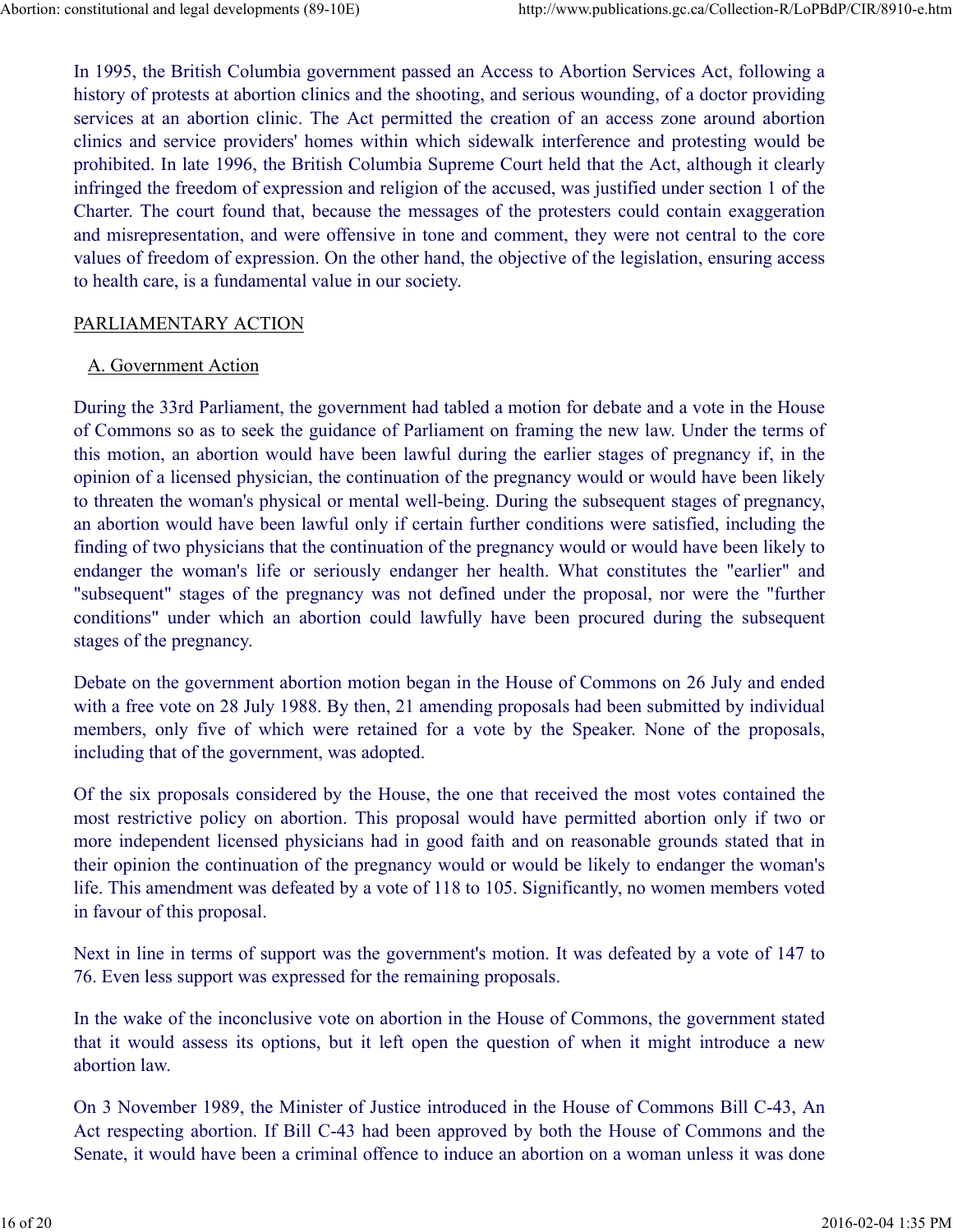by, or under the direction of, a physician who considered that the woman's life or health was on the direction of the system of the system who considered that the woman's life or health was otherwise likely to be threatened. "Health" was defined as including physical, mental and psychological health.<br>Bill C-43 was psychological health. Abortion: constitutional and legal developments (89-10E) http://www.publications.gc.ca/Collection-R/LoPBdP/CIR/8910-e.htm<br>by, or under the direction of, a physician who considered that the woman's life or health was<br>otherw

Bill C-43 was referred to a Legislative Committee on 28 November 1989. The Committee heard from over 50 witnesses, coming from all parts of Canada. Most witnesses represented either a pro-choice or a pro-life viewpoint. The former argued that abortion should not be in the Criminal Code, while the latter argued that Bill C-43 did not provide sufficient protection for the fetus. Pro-choice groups argued that the *Canada Health Act* should be used to ensure access to abortion services. On the whole, only a small minority of witnesses were prepared to suggest or discuss amendments consistent with the principle of the bill. by, or under the direction of, a physician who considered that the woman's life or health was otherwise likely to be threatened. "Health" was defined as including physical, mental and psychological health.<br>Bill C-43 was re

One notable exception was the Canadian Medical Association (CMA), which argued forcefully that consent of the Attorney-General of the province. Private prosecution of the physician performing the abortion was not an issue under the old legislation, because an abortion was legal if previously approved by the therapeutic abortion committee. The Canadian Medical Association felt that Bill C-43, which provided no such protection to the individual physician, opened the door to legal harassment by pro-life groups or individuals. An amendment based on the CMA argument was proposed by members of the Committee, but did not pass. Code, while the latter argued that Bill C-43 did not provide sufficient protection for the fetus.<br>Pro-choice groups argued that the Canada Health Act should be used to ensure access to abortion<br>services. On the whole, onl

Another amendment given consideration would have made it an offence to discriminate against any health care worker who refused to participate in an abortion for reasons of conscience. While there was general agreement among both the witnesses and the Committee members that no health care procedures, the majority view was that a "conscience clause" was properly a human rights or labour relations issue within provincial jurisdiction.

On 6 April 1990, the Committee reported C-43 back to the House of Commons without amendment. Third reading debate began on 22 May 1990 and, on 23 May 1990, the House rejected all proposed amendments to Bill C-43 by a significant majority. Most of the proposed amendments would have limited the conditions under which an abortion could be obtained.

On 29 May 1990, the House of Commons passed Bill C-43 on third reading by a vote of 140 to 131. Although Cabinet Ministers were required to support the bill, it was a free vote for all other Members.

On 31 January 1991, the Senate voted on Bill C-43. As with the House of Commons, it was a free vote except for members of the Cabinet (Senator Murray). Of 86 senators present, 43 voted for the bill and 43 voted against it. Under the Rules of the Senate, a tied vote is deemed to be a negative vote; therefore Bill C-43 was defeated. 17 of 29 Way 1790, the Frontendo priority of the bill, it was a free vote of 140 to 151.<br>
Although Cabinet Ministers were required to support the bill, it was a free vote for all other<br>
Members.<br>
On 31 January 1991, the Se

Various Private Members' bills designed to restrict access to abortions were introduced in both the 34th and 35th Parliaments, but none passed second reading.

#### **CHRONOLOGY**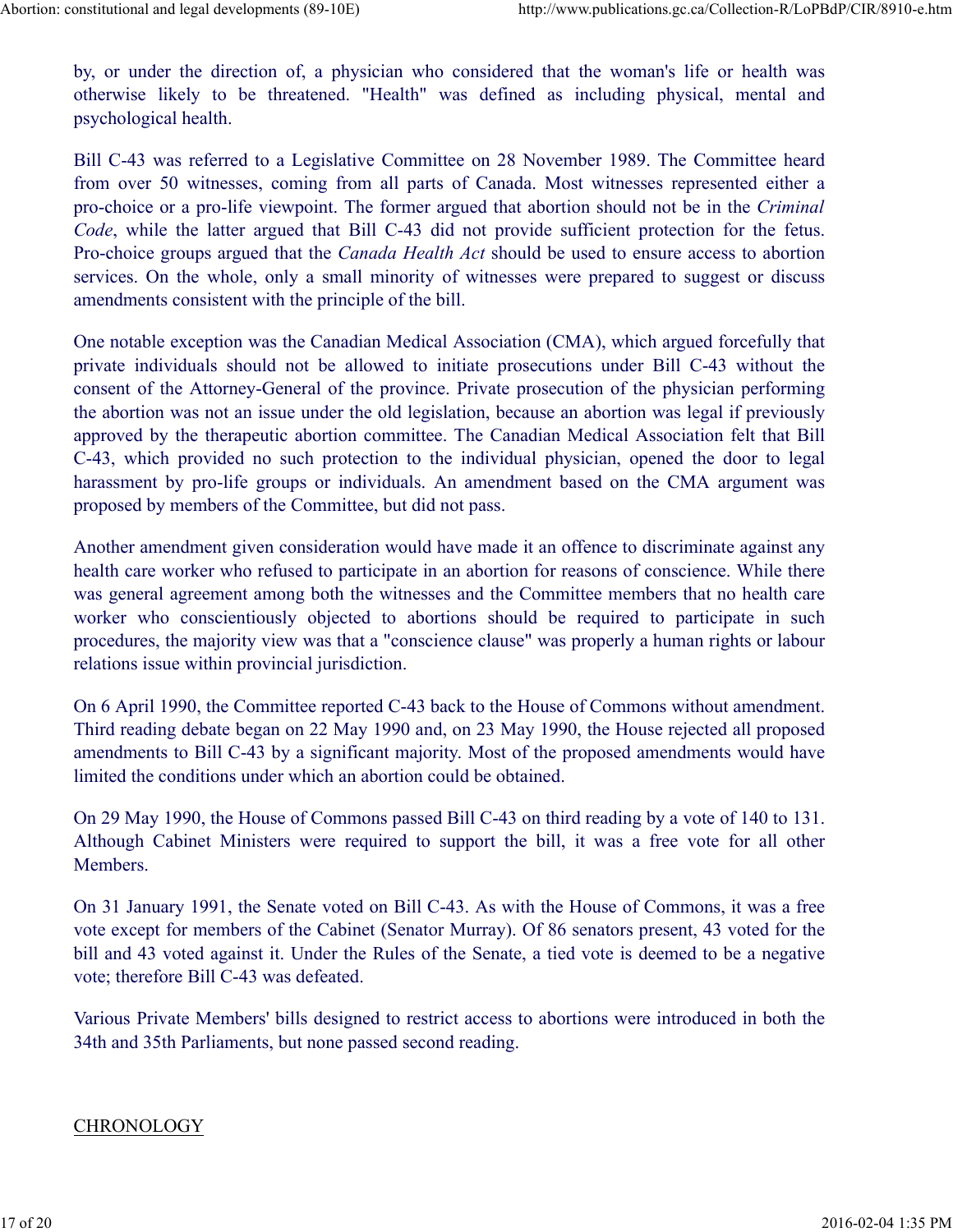27 June 1969 - Bill C-150 (the existing abortion law) received Royal Assent after its adoption by the House of Commons on 14 May 1969 and by the Senate on 12 June 1969. Abortion: constitutional and legal developments (89-10E) http://www.publications.gc.ca/Collection-R/LoPBdP/CIR/8910-e.htm<br>27 June 1969 - Bill C-150 (the existing abortion law) received Royal Assent after its<br>adoption by th

9 February 1977 - The Badgley Committee tabled its report, which concluded that the abortion law was not being applied equitably across Canada.

17 April 1982 - The Constitution Act, 1982 received Royal Assent.

30 April 1987 - In the case of *Borowski* v. Attorney General of the chase of the case of Canada, the case of Commons on 14 May 1969 and by the Senate on 12 June 1969.<br>
9 February 1977 - The Badgley Committee tabled its re Saskatchewan Court of Appeal ruled that the fetus is not covered under sections 7 and 15 of the Charter.

28 January 1988 - The Supreme Court of Canada, in a 5 to 2 majority judgment, ruled in the Morgentaler case that section 287 (then section 251) of the Criminal Code contravened the rights of pregnant women under the Charter and was therefore of no force or effect. 27 June 1969 - Bill C-150 (the existing abortion law) received Royal Assent after its<br>adoption by the House of Commons on 14 May 1969 and by the Senate on 12 June<br>1969.<br>9 February 1977 - The Badgley Committee tabled its re abortion law was not being applied equitably across Canada.<br>
17 April 1982 - The Constitution Act, 1982 received Royal Assent.<br>
30 April 1987 - In the case of *Borowski v. Attorney General of Canada*, the<br>
Saskatchewan Cou 28 January 1988 - The Supreme Court of Canada, in a 5 to 2 majority judgment, ruled<br>in the *Morgentaler* case that section 287 (then section 251) of the *Criminal Code*<br>contravened the rights of pregnant women under the Ch

proposals on abortion, including the government motion.

9 March 1989 - The Supreme Court of Canada rendered its judgment in Borowski v. Attorney General of Canada, finding unanimously that there was no longer an issue on Morgentaler.

26 July 1989 - In a 3-2 decision, the Quebec Court of Appeal upheld an injunction preventing Ms. Chantal Daigle from obtaining an abortion. The decision relied heavily on Quebec's Civil Code.

Although informed by Ms. Daigle's lawyer that his client had already had an abortion, the Court continued to hear the arguments. It delivered a unanimous decision that the injunction be set aside, with reasons to follow.

27 October 1989 - Dr. Morgentaler was charged in Halifax with performing unlawful abortions, contrary to the Medical Services Act of Nova Scotia.

3 November 1989 - The Minister of Justice introduced into the House of Commons Bill C-43, An Act respecting abortion.

16 November 1989 - The Supreme Court of Canada delivered its reasons in Tremblay v. Daigle. The Court found that neither civil law nor common law recognizes the fetus as 26 July 1989 - In a 3-2 decision, the Quebec Court of Appeal upheld an injunction<br>preventing Ms. Chantal Daigle from obtaining an abortion. The decision relied heavily<br>on Quebec's Civil Code.<br>
8 August 1989 - The full ben Human Rights and Freedoms confers legal personhood upon the fetus. Although informed by Ms. Daigle's lawyer that his client had already had an abortion,<br>the Court continued to hear the arguments. It delivered a unanimous decision that the<br>injunction be set aside, with reasons to follow.<br> 27 October 1989 - Dr. Morgentaler was charged in Halifax with performing unlawful<br>abortions, contrary to the *Medical Services Act* of Nova Scotia.<br>3 November 1989 - The Minister of Justice introduced into the House of Co

29 May 1990 - Bill C-43 passed third reading in the House of Commons, unamended.

19 October 1990 - The Medical Services Act of Nova Scotia and regulations under it,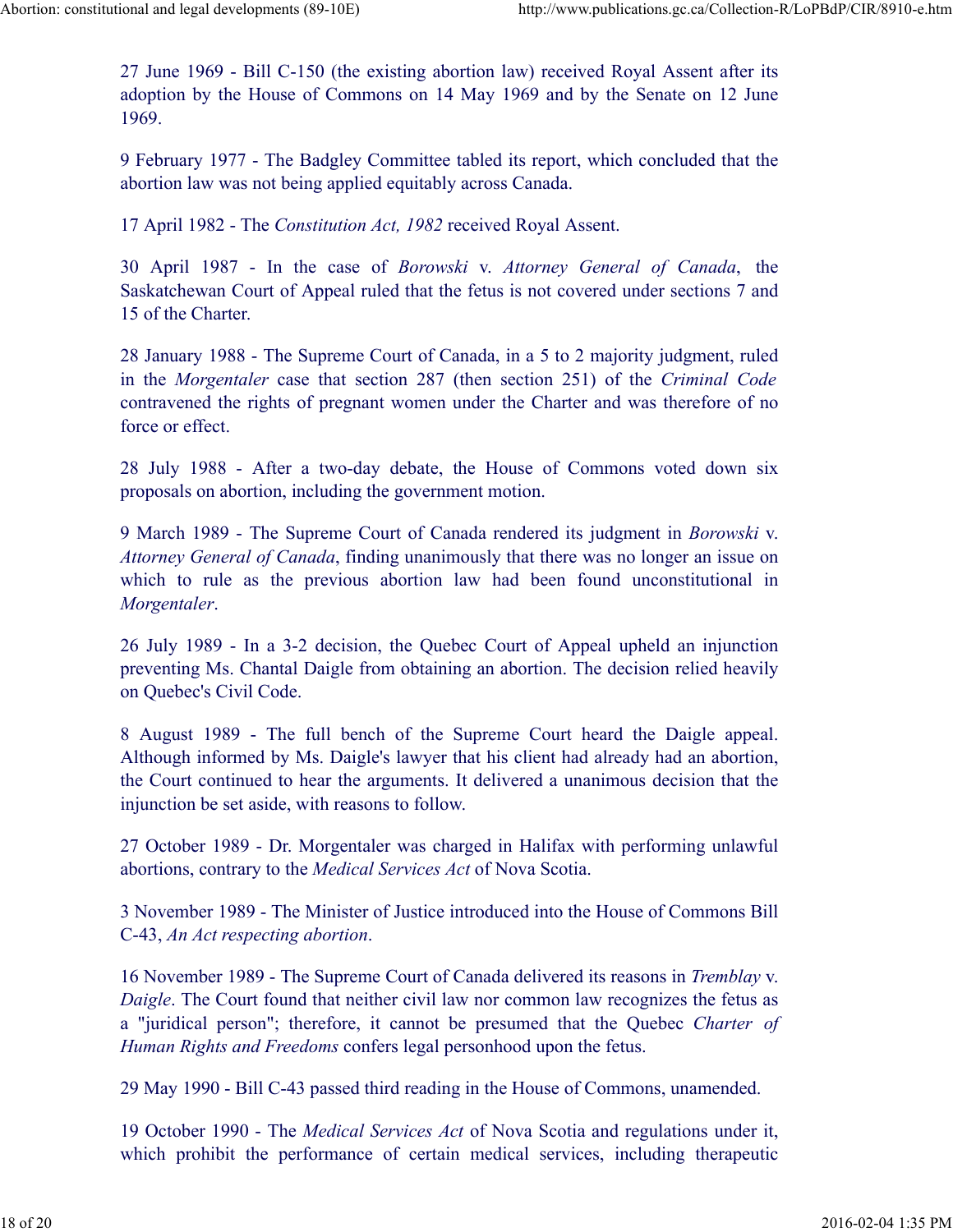abortions, outside of hospitals, was struck down. Abortion: constitutional and legal developments (89-10E) http://www.publications.gc.ca/Collection-R/LoPBdP/CIR/8910-e.htm<br>abortions, outside of hospitals, was struck down.<br>21 January 1001 – Bill G 43 was defected in the Se

31 January 1991 - Bill C-43 was defeated in the Senate by a tied vote.

5 July 1991 - The Nova Scotia Court of Appeal affirmed the Provincial Court decision of 19 October 1990 regarding the Medical Services Act.

30 September 1993 - The Supreme Court of Canada affirmed the unconstitutionality of the Nova Scotia Medical Service Act and regulations. ona and egal developments (89-10E)<br>
abortions, outside of hospitals, was struck down.<br>
21 January 1991 - Bill C-43 was defeated in the Senate by a tied vote.<br>
5 July 1991 - The Nova Scotia Court of Appeal affirmed the Prov

#### SELECTED REFERENCES

Canada. Committee on the Operation of the Abortion Law. Report. 1977.

Countries. World Health Organization, Geneva, Albany, N.Y., 1979.

Law Reform Commission of Canada. Crimes Against the Foetus. Ottawa, 1989.

Library of Parliament, Information and Technical Services Branch. Abortion in Canada 1969-1989. Bibliography No. 277, 1989.

Morton, Mildred. The Morgentaler Judgment: How the Decisions Differ. Library of Parliament, Research Branch, Ottawa, 1988.

Sachdev, Paul, ed. Abortion: Readings and Research. Butterworths, Toronto, 1981.

Sachdev, Paul, ed. International Handbook on Abortion. Greenwood Press, New York, 1988.

Statistics Canada, Health and Welfare Division, Public Health Section. Therapeutic Abortions. Ottawa, 1973-1988.

Tietze, Christopher and Stanley K. Henshaw. Induced Abortion: A World Review. 6th edition, Alan Guttmacher Institute, New York, N.Y., 1986.

#### CASES

Morton, Mildred. *The Morgentaler Judgment: How the Decisions Differ*. Library of Parliament, Research Branch, Ottava, 1988.<br>
Sachdev, Paul, ed. *Abortion: Readings and Research.* Butterworths, Toronto, 1981.<br>
Sachdev, Pau Parliament, Research Branch, Ottawa, 1988.<br>
Sachdev, Paul, ed. *Abortion: Readings and Research*. Butterworths, Toronto, 1981.<br>
Sachdev, Paul, ed. *International Handbook on Abortion*. Greenwood Press, New York,<br>
1988.<br>
St D.L.R. 753. Sachdev, Paul, ed. *International Handbook on Abortion*. Greenwood Press, New York, 1988.<br>
Statistics Canada, Health and Welfare Division, Public Health Section. *Therapeutic Abortions*. Ottawa, 1973-1988.<br>
Tietze, Christo Thetze, Christopher and Stanley K. Henshaw. *Induced Abortion: A World Review*. 6th<br>
edition, Alan Guttmacher Institute, New York, N.Y., 1986.<br>
CASES<br> *Altorney General of New Brunswick v. Morgentaler*, 23 January 1995, un

grounds (1987), 39 D.L.R. (4th) 731.

B.C. Civil Liberties Assn. v. B.C.(A.G.) (1988), 24 B.C.L.R. 189 (B.C.S.C.).